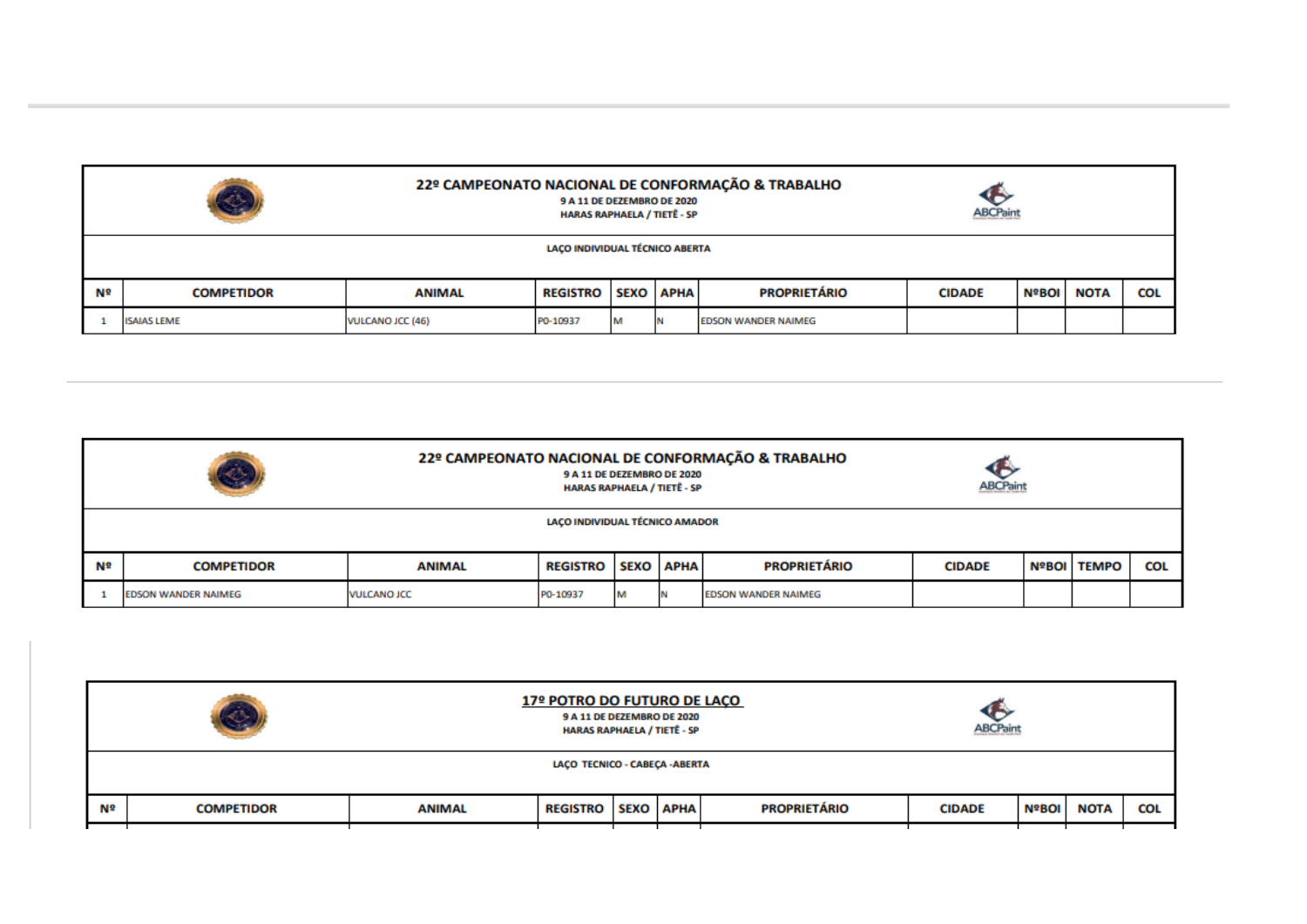| <b>PAULO DE OLIVEIRA</b> | <b>EU PLAYBOY HNC (32)</b> | PO-23849  | <b>BA</b> | <b>RDO BOZZANI SOUBHIA</b><br><b>EDUA</b> | <b>YEARA / SP</b> |  |  |
|--------------------------|----------------------------|-----------|-----------|-------------------------------------------|-------------------|--|--|
| SSIANO DE MORAIS         | <b>IAV DO</b>              | <b>ON</b> |           | <b>DE MORAIS</b>                          |                   |  |  |

|                             | Q)                                                                                          |                               | 17º POTRO DO FUTURO DE LAÇO<br>9 A 11 DE DEZEMBRO DE 2020<br><b>HARAS RAPHAELA / TIETË - SP</b> |                  |  |                     | <b>ABCPain</b> |              |             |            |
|-----------------------------|---------------------------------------------------------------------------------------------|-------------------------------|-------------------------------------------------------------------------------------------------|------------------|--|---------------------|----------------|--------------|-------------|------------|
| LAÇO TÉCNICO CABEÇA - LIGHT |                                                                                             |                               |                                                                                                 |                  |  |                     |                |              |             |            |
| Nº                          | <b>COMPETIDOR</b>                                                                           | <b>ANIMAL</b>                 | <b>REGISTRO</b>                                                                                 | <b>SEXO</b> APHA |  | <b>PROPRIETÁRIO</b> | <b>CIDADE</b>  | <b>NºBOI</b> | <b>NOTA</b> | <b>COL</b> |
|                             | JOÃO PAULO DE OLIVEIRA<br>PEPEU PLAYBOY HNC (32)                                            | <b>EDUADO BOZZANI SOUBHIA</b> | <b>INHANDEARA/SP</b>                                                                            |                  |  |                     |                |              |             |            |
|                             | <b>OM</b><br><b>CASSIANO DE MORAIS</b><br><b>HENNA JAY DOC</b><br><b>CASSIANO DE MORAIS</b> |                               |                                                                                                 |                  |  |                     |                |              |             |            |

|    | 22º CAMPEONATO DE CONFORMAÇÃO & TRABALHO<br>٤.<br>9 A 11 DE DEZEMBRO DE 2020<br><b>ABCPaint</b><br><b>HARAS RAPHAELA / TIETË - SP</b>                                       |               |                 |             |             |                     |               |  |                      |            |  |  |  |
|----|-----------------------------------------------------------------------------------------------------------------------------------------------------------------------------|---------------|-----------------|-------------|-------------|---------------------|---------------|--|----------------------|------------|--|--|--|
|    | LACO - CRONOMETRO - CABECA - ABERTA                                                                                                                                         |               |                 |             |             |                     |               |  |                      |            |  |  |  |
| Nº | <b>COMPETIDOR</b>                                                                                                                                                           | <b>ANIMAL</b> | <b>REGISTRO</b> | <b>SEXO</b> | <b>APHA</b> | <b>PROPRIETÁRIO</b> | <b>CIDADE</b> |  | <b>NºBOI   TEMPO</b> | <b>COL</b> |  |  |  |
|    | <b>CAMPO DOS</b><br>M<br><b>RHUAN DE OLIVEIRA FERRAMENTA</b><br><b>COLOR JR GAMAY BAN - TE</b><br>PO-26846<br><b>RHUAN DE OLIVEIRA FERRAMENTA</b><br><b>GOYTACAZES / RJ</b> |               |                 |             |             |                     |               |  |                      |            |  |  |  |
|    | QM<br><b>CASSIANO MORAIS</b><br><b>HENA JAY DOC</b><br><b>CASSIANO MORAIS</b>                                                                                               |               |                 |             |             |                     |               |  |                      |            |  |  |  |

|    |                   | 22º CAMPEONATO DE CONFORMAÇÃO & TRABALHO<br>9 A 11 DE DEZEMBRO DE 2020<br><b>HARAS RAPHAELA / TIETË - SP</b> |                                         |               |  |             |            | <b>ABCPaint</b> |  |  |
|----|-------------------|--------------------------------------------------------------------------------------------------------------|-----------------------------------------|---------------|--|-------------|------------|-----------------|--|--|
|    |                   |                                                                                                              | LAÇO - CRONOMETRO - PÉ - ABERTA         |               |  |             |            |                 |  |  |
| Nº | <b>COMPETIDOR</b> | <b>ANIMAL</b>                                                                                                | <b>SEXO APHA</b><br><b>PROPRIETÁRIO</b> | <b>CIDADE</b> |  | NºBOI TEMPO | <b>COL</b> |                 |  |  |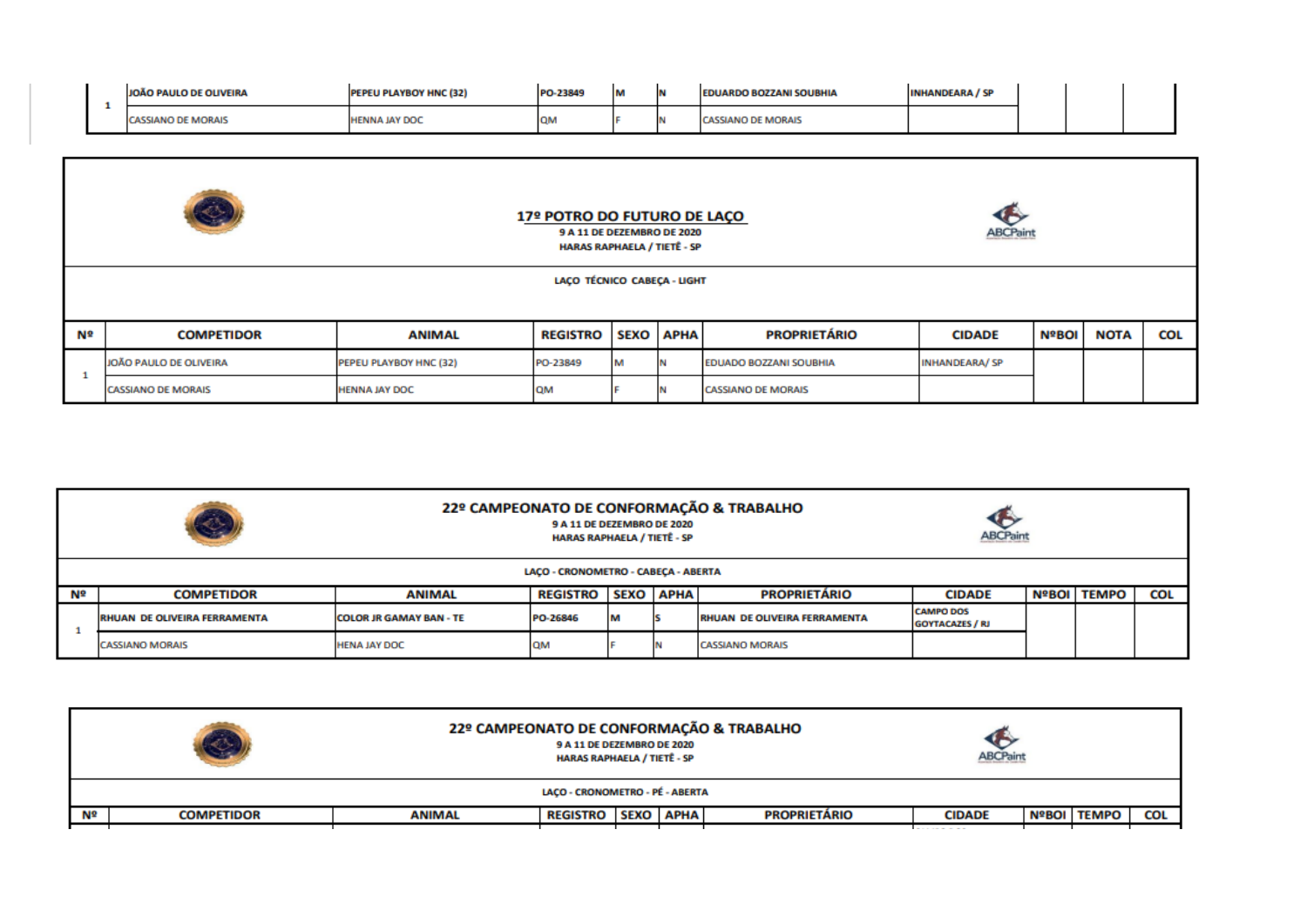| <b>HIAGO PICALHO</b>               | <b>IR GAMAY BAN - TE</b> | <b>DERAE</b> | <b>But</b><br><b>IVI</b> | RHUAN DE OLIVEIRA FERRAMENTA   | <b>CAMPO DOS</b>      |  |  |
|------------------------------------|--------------------------|--------------|--------------------------|--------------------------------|-----------------------|--|--|
| <b>CASSIANO DO CARMO DE MORAES</b> | EU PLAY BOY HNC          | 1,22940      | <b>A</b><br>ш            | <b>EDUARDO BOZZANI SOUBHIA</b> | <b>NHANDEARA / SP</b> |  |  |

| Nº | <b>COMPETIDOR</b>          | <b>ANIMAL</b>          | <b>REGISTRO</b> | <b>SEXO</b> | <b>APHA</b> | <b>PROPRIETÁRIO</b> | <b>CIDADE</b>        | NºBOI   TEMPO | <b>COL</b> |
|----|----------------------------|------------------------|-----------------|-------------|-------------|---------------------|----------------------|---------------|------------|
|    | <b>ISAIAS LEME</b>         | <b>PLAY DA CACIQUE</b> | M-223572        |             | <b>IN</b>   | <b>ISAIAS LEME</b>  | <b>CURITIBA / PR</b> |               |            |
|    | <b>EDSON WANDER NAIMEG</b> | <b>VULCANO JCC</b>     | P-10937         |             |             | EDSON WANDER NAIMEG | <b>CURITIBA / PR</b> |               |            |

|                                                                                                                        | S                              |                                                                                 | 9 A 11 DE DEZEMBRO DE 2020<br><b>HARAS RAPHAELA / TIETË - SP</b> |  |                  | 22º CAMPEONATO DE CONFORMAÇÃO & TRABALHO | <b>ABCPaint</b> |  |                      |            |
|------------------------------------------------------------------------------------------------------------------------|--------------------------------|---------------------------------------------------------------------------------|------------------------------------------------------------------|--|------------------|------------------------------------------|-----------------|--|----------------------|------------|
|                                                                                                                        | LACO - CRONOMETRO - PÉ - LIGHT |                                                                                 |                                                                  |  |                  |                                          |                 |  |                      |            |
| Nº                                                                                                                     | <b>COMPETIDOR</b>              | <b>ANIMAL</b>                                                                   | <b>REGISTRO</b>                                                  |  | <b>SEXO APHA</b> | <b>PROPRIETÁRIO</b>                      | <b>CIDADE</b>   |  | <b>NºBOI   TEMPO</b> | <b>COL</b> |
|                                                                                                                        | <b>ISAIAS LEME</b>             | <b>CURITIBA / PR</b><br>M223572<br><b>ISAIAS LEME</b><br><b>PLAY DA CACIQUE</b> |                                                                  |  |                  |                                          |                 |  |                      |            |
| <b>CURITIBA / PR</b><br>M<br><b>VULCANO JCC</b><br>P-10937<br><b>EDSON WANDER NAIMEG</b><br><b>EDSON WANDER NAIMEG</b> |                                |                                                                                 |                                                                  |  |                  |                                          |                 |  |                      |            |

|    | O                                   |                                 | 9 A 11 DE DEZEMBRO DE 2020<br><b>HARAS RAPHAELA / TIETÊ - SP</b> |   |  | 22º CAMPEONATO DE CONFORMAÇÃO & TRABALHO | œ<br><b>ABCPaint</b>                       |  |             |     |  |
|----|-------------------------------------|---------------------------------|------------------------------------------------------------------|---|--|------------------------------------------|--------------------------------------------|--|-------------|-----|--|
|    | LACO - CRONOMETRO - PÉ - AMADOR     |                                 |                                                                  |   |  |                                          |                                            |  |             |     |  |
| Nº | <b>COMPETIDOR</b>                   | <b>ANIMAL</b>                   | <b>REGISTRO   SEXO   APHA</b>                                    |   |  | <b>PROPRIETÁRIO</b>                      | <b>CIDADE</b>                              |  | NºBOI FEMPO | COL |  |
|    | <b>LUCIANO PARIZ</b>                | <b>INVASOR C</b>                | <b>OM</b>                                                        | м |  | LUCIANO MAGALHÃES PARIZ                  |                                            |  |             |     |  |
|    | <b>RHUAN DE OLIVEIRA FERRAMENTA</b> | <b>ICOLOR JR GAMAY BAN - TE</b> | PO-26846                                                         | M |  | <b>RHUAN DE OLIVEIRA FERRAMENTA</b>      | <b>CAMPO DOS</b><br><b>GOYTACAZES / RJ</b> |  |             |     |  |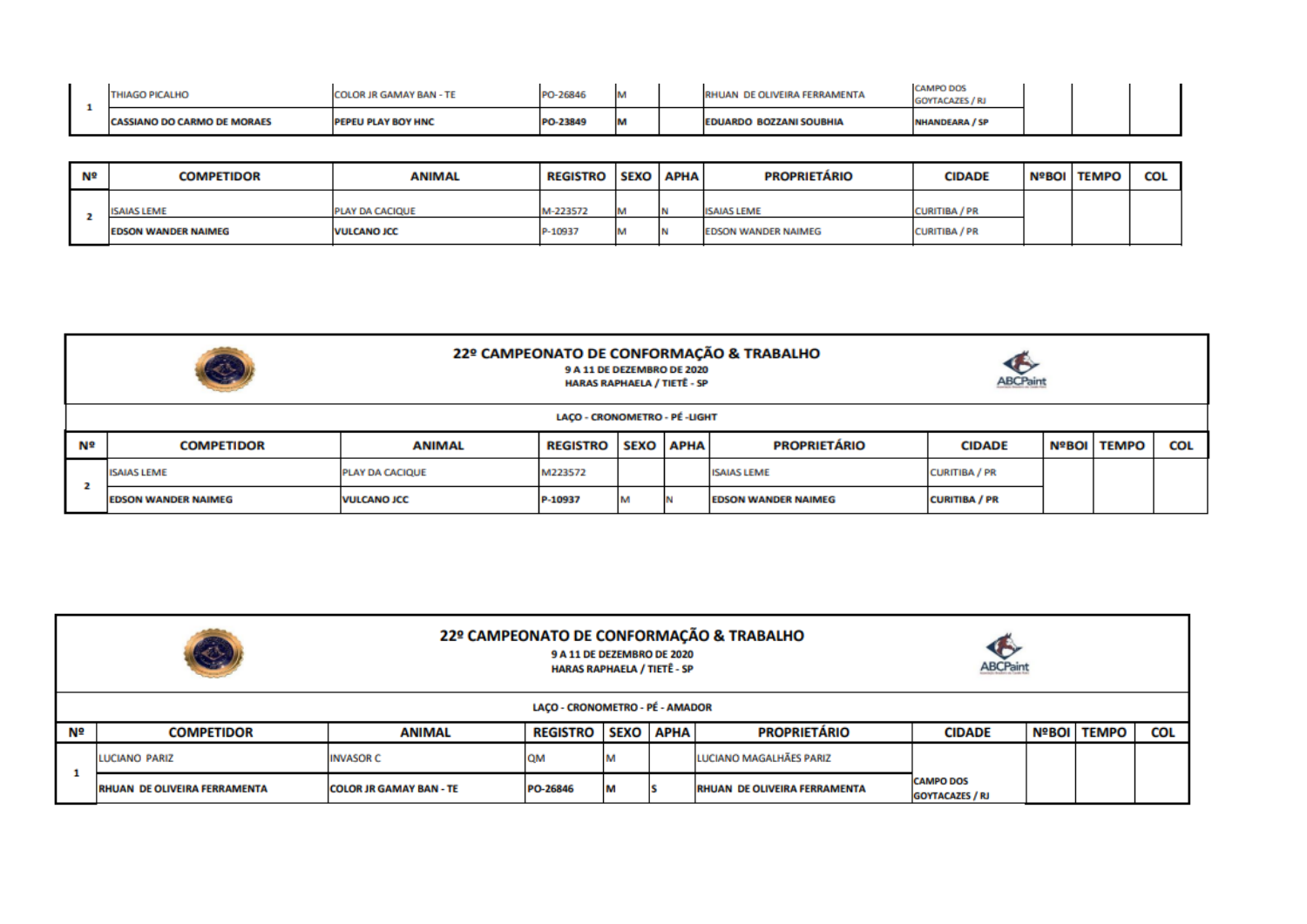| Nº | <b>COMPETIDOR</b>          | <b>ANIMAL</b>      | <b>REGISTRO</b> | SEXO APHA | <b>PROPRIETÁRIO</b>        | <b>CIDADE</b>        | <b>NºBOI TEMPO</b> | COL |
|----|----------------------------|--------------------|-----------------|-----------|----------------------------|----------------------|--------------------|-----|
|    | <b>ISAIAS LEME</b>         | PLAY DA CACIQUE    |                 |           | <b>CON</b>                 | CURITIBA / PR        |                    |     |
|    | <b>EDSON WANDER NAIMEG</b> | <b>VULCANO JCC</b> | P-10937         |           | <b>EDSON WANDER NAIMEG</b> | <b>CURITIBA / PR</b> |                    |     |

|            | 18ºPOTRO DO FUTURO DE CONFORMAÇÃO & TRABALHO<br>09 A 11 DE DEZEMBRO DE 2021<br><b>HARAS RAPHAELA - TIÊTE / SP</b><br><b>ABCPaint</b> |                    |                                 |  |  |                                   |                 |              |              |              |              |            |
|------------|--------------------------------------------------------------------------------------------------------------------------------------|--------------------|---------------------------------|--|--|-----------------------------------|-----------------|--------------|--------------|--------------|--------------|------------|
|            |                                                                                                                                      |                    |                                 |  |  | <b>WORKING COWN HORSE- ABERTA</b> |                 |              |              |              |              |            |
| <b>ORD</b> | <b>COMPETIDOR</b>                                                                                                                    | <b>ANIMAL</b>      | <b>REGISTRO   SEXO   APHA  </b> |  |  | <b>PROPRIETÁRIO</b>               | <b>CIDADE</b>   | <b>NºBOI</b> | <b>TEMPO</b> | <b>NºBOI</b> | <b>TEMPO</b> | <b>COL</b> |
|            | 1 HENRIQUE PACCOLA RIBEIRO                                                                                                           | KALENA PEP GUN YBJ | PO-25409                        |  |  | <b>HARAS R3</b>                   | ARARAQUARA / SP |              |              |              |              |            |

|            | 18º POTRO DO FUTURO DE CONFORMAÇÃO & TRABALHO<br>09 A 11 DE DEZEMBRO DE 2021<br><b>HARAS RAPHAELA - TIÊTE / SP</b><br><b>ABCPaint</b> |                    |                 |  |                  |                                   |                 |              |              |              |              |            |
|------------|---------------------------------------------------------------------------------------------------------------------------------------|--------------------|-----------------|--|------------------|-----------------------------------|-----------------|--------------|--------------|--------------|--------------|------------|
|            |                                                                                                                                       |                    |                 |  |                  | <b>WORKING COWN HORSE- AMADOR</b> |                 |              |              |              |              |            |
| <b>ORD</b> | <b>COMPETIDOR</b>                                                                                                                     | <b>ANIMAL</b>      | <b>REGISTRO</b> |  | <b>SEXO APHA</b> | <b>PROPRIETÁRIO</b>               | <b>CIDADE</b>   | <b>NºBOI</b> | <b>TEMPO</b> | <b>NºBOI</b> | <b>TEMPO</b> | <b>COL</b> |
|            | 1 ROBERTO JOSÉ SOARES ROCHA                                                                                                           | KALENA PEP GUN YBJ | PO-25409        |  |                  | <b>HARAS R3</b>                   | ARARAQUARA / SP |              |              |              |              |            |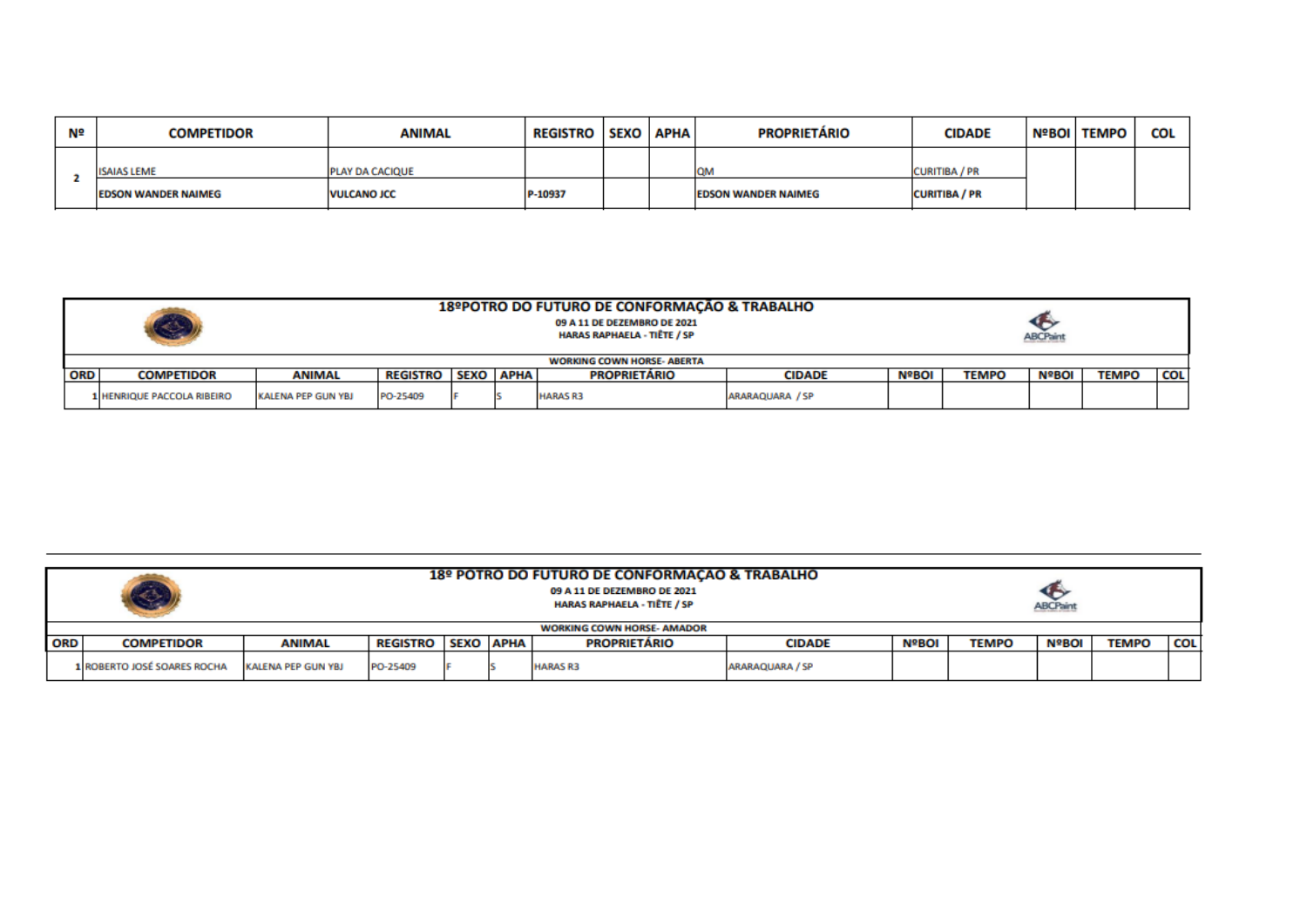

## **22º CAMPEONATO NACIONAL DE TRABALHO & CONFORMAÇÃO**

## **09 a 11 DE DEZEMBRO DE 2021 HARAS RAPHAELA / TIETÊ - SP**



|                |                                   |                                       | <b>TEAM PENNING - ABERTA</b> |             |             |                             |                      |  |  |  |  |
|----------------|-----------------------------------|---------------------------------------|------------------------------|-------------|-------------|-----------------------------|----------------------|--|--|--|--|
| Nº I           | <b>COMPETIDOR</b>                 | <b>ANIMAL</b>                         | <b>REGISTRO</b>              | <b>SEXO</b> | <b>APHA</b> | <b>PROPRIETÁRIO</b>         | <b>CIDADE</b>        |  |  |  |  |
|                | ROBERTO JOSÉ SOARES ROCHA         | CAT'S MASHA                           | P-270696 (QM) F              |             | N           | <b>HARAS R3</b>             | ARARAQUARA / SP      |  |  |  |  |
|                | 1 ADERBAL CUNHA BERGO             | PEPSI DIXIE HRM                       | PO-9421                      |             |             | ADERBAL DA CUNHA BERGO      | CAMPINAS / SP        |  |  |  |  |
|                | <b>RUBENS S. SCHWARTZMANN</b>     | <b>FORTEERS CAT BROTHER ACB</b>       | PO-23603                     | M           |             | ADERBAL DA CUNHA BERGO      | CAMPINAS / SP        |  |  |  |  |
|                |                                   |                                       |                              |             |             |                             |                      |  |  |  |  |
| Nº I           | <b>COMPETIDOR</b>                 | <b>ANIMAL</b>                         | <b>REGISTRO</b>              | <b>SEXO</b> | <b>APHA</b> | <b>PROPRIETÁRIO</b>         | <b>CIDADE</b>        |  |  |  |  |
|                | THIAGO PAIVA MOREIRA              | <b>FORSTEERS CAT BROTHER ACB</b>      | PO-23603                     | M           | N           | ADERBAL DA CUNHA BERGO      | CAMPINAS / SP        |  |  |  |  |
| $\overline{2}$ | RUBENS DE SOUZA SCHWARTZMANN      | <b>REY ICHI</b>                       | P-126201 (QM) M              |             |             | HUGO PERILO VIEIRA E SOUZA  | CAMPINAS / SP        |  |  |  |  |
|                | ADERBAL CUNHA BERGO               | PEPSIE DIXIE HRM                      | P09421                       | M           | N           | ADERBAL DA CUNHA BERGO      | <b>CAMPINAS / SP</b> |  |  |  |  |
|                |                                   |                                       |                              |             |             |                             |                      |  |  |  |  |
| Nº             | <b>COMPETIDOR</b>                 | <b>ANIMAL</b>                         | <b>REGISTRO</b>              | SEXO        | <b>APHA</b> | <b>PROPRIETÁRIO</b>         | <b>CIDADE</b>        |  |  |  |  |
|                | <b>JESSEY MOTTOLA</b>             | SPICE GIRL CODY YBJ                   | PO23699                      |             | N           | ADERBAL DA CUNHA BERGO      | CAMPINAS / SP        |  |  |  |  |
| 3              | <b>DENIS AUGUSTO MENDONCA</b>     | <b>CLOY'S COLOR &amp; KALIMAN HVC</b> | PO-19401                     |             |             | DANIEL GONÇALVES CANELLO    | <b>BRODOWSKI/SP</b>  |  |  |  |  |
|                | YSABELLA MOTTOLA                  | <b>MISS CODY DMFR</b>                 | PO-22546                     | E           |             | SUELI MOTTOLA               | SÃO PAULO / SP       |  |  |  |  |
|                |                                   |                                       |                              |             |             |                             |                      |  |  |  |  |
| Nº I           | <b>COMPETIDOR</b>                 | <b>ANIMAL</b>                         | <b>REGISTRO</b>              | <b>SEXO</b> | <b>APHA</b> | <b>PROPRIETÁRIO</b>         | <b>CIDADE</b>        |  |  |  |  |
|                | LUIZ CLAUDIO CORREA CONTATO       | SPIN SOLANO WHIZ CHL                  | PO-25390                     | M           |             | LUIZ CLAUDIO CORREA CONTATO | RIO CLARO/SP         |  |  |  |  |
| 4              | <b>FERNANDO CESAR PERES RAMOS</b> | SORREL BAR FLYING ACB                 | PO-24235                     | M           | N           | FERNANDO CESAR PERES RAMOS  | CAMPINAS / SP        |  |  |  |  |
|                | <b>RENAN GIROTO DA SILVA</b>      | LAREDO SUGAR                          | P-267129                     | M           |             | RENAN GIROTO DA SILVA       |                      |  |  |  |  |

| Nº | <b>COMPETIDOR</b>             | ANIMAL                                 | <b>REGISTRO</b> | <b>SEXO</b> | <b>APHA</b> | <b>PROPRIETARIO</b>                  | <b>CIDADE</b>                     |
|----|-------------------------------|----------------------------------------|-----------------|-------------|-------------|--------------------------------------|-----------------------------------|
|    | JOÃO SALA NETO                | <b>SOLOS LITTLE LENA RE</b>            | P-09845         | IM          |             | IRMÃOS NOGUEIRA MOLLO                | <b>SAO JOAO DA BOA VISTA / SP</b> |
|    | <b>DENIS AUGUSTO MENDONCA</b> | <b>ICLOY'S COLOR &amp; KALIMAN HVC</b> | PO-19401        |             |             | <b>DANIEL GONCALVES CANELLO</b>      | <b>BRODOWSKI/SP</b>               |
|    | <b>FELIPE FAGGIONE</b>        | <b>BOONLIGHT DUN IT</b>                | P-233560        | ıΜ          |             | <b>FELIPE AUGUSTO LOPES FAGGIONI</b> | SALES OLIVEIRA/ SP                |

| Nº | <b>COMPETIDOR</b>             | <b>ANIMAL</b>                   | <b>REGISTRO</b> | l SEXO | <b>APHA</b> | <b>PROPRIETARIO</b>    | <b>CIDADE</b> |
|----|-------------------------------|---------------------------------|-----------------|--------|-------------|------------------------|---------------|
|    | IADERBAL DA CUNHA BERGO       | <b>PEPSI DIXIE HRM</b>          | PO-9421         |        |             | ADERBAL DA CUNHA BERGO | CAMPINAS / SP |
|    | <b>RUBENS S. SCHWARTZMANN</b> | <b>FORTEERS CAT BROTHER ACB</b> | PO-23603        | IM     |             | ADERBAL DA CUNHA BERGO | CAMPINAS / SP |
|    | ROBERTO JOSÉ SOARES ROCHA     | CAT'S MASHA                     | P-270696 (QM) F |        |             | <b>HARAS R3</b>        |               |
|    |                               |                                 |                 |        |             |                        |               |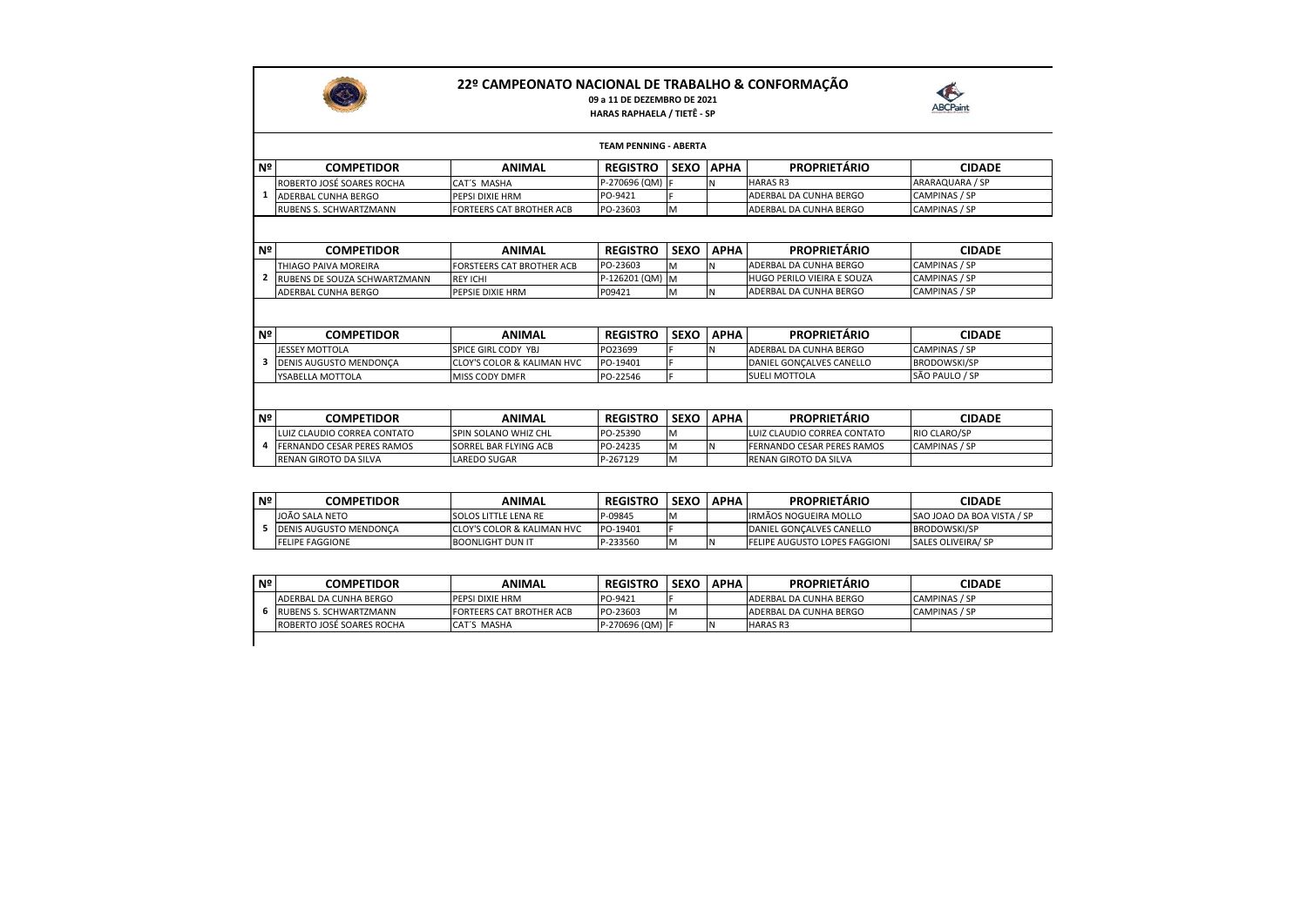| Nº | COMPETIDOR                    | ANIMAL                               | <b>REGISTRO</b> | <b>SEXO</b> | <b>APHA</b> | <b>PROPRIETARIO</b>               | <b>CIDADE</b>                     |
|----|-------------------------------|--------------------------------------|-----------------|-------------|-------------|-----------------------------------|-----------------------------------|
|    | JOÃO SALA NETO                | <b>SOLOS LITTLE LENA RE</b>          | P-09845         |             |             | <b>IEVERTON FREDERICO TETZNER</b> | <b>SAO JOAO DA BOA VISTA / SP</b> |
|    | <b>DENIS AUGUSTO MENDONCA</b> | <b>CLOY'SCOLOR &amp; KALIMAN HVC</b> | PO-19401 (TE)   |             |             | <b>IDANIEL GONCALVES CANELLO</b>  | <b>BRODOWSKI/SP</b>               |
|    | <b>FELIPE FAGGIONI</b>        | JULIETTE ME NOW                      | P-258654 (QM    |             |             | <b>FELIPE AUGUSTO FAGGIONE</b>    |                                   |

| i Nº | COMPETIDOR             | ANIMAL                        | <b>REGISTRO</b> | <b>SEXO</b> | <b>APHA</b> | <b>PROPRIETARIO</b>               | <b>CIDADE</b> |
|------|------------------------|-------------------------------|-----------------|-------------|-------------|-----------------------------------|---------------|
|      | ITHIAGO PAIVA PEREITA  | REY ICHI -                    | P-126201 (QM) M |             |             | <b>HUGO PERILO VIEIRA E SOUZA</b> |               |
|      | RUBENS S. SCHWARTZMANN | DIAMOND DIXIE DUN IT ACB      | PO-23382        |             |             | <b>ADERBAL DA CUNHA BERGO</b>     | CAMPINAS / SP |
|      | ADERBAL DA CUNHA BERGO | <b>FLYING TIGER DIXIE ACB</b> | PO-21947        | M           |             | <b>ADERBAL DA CUNHA BERGO</b>     | CAMPINAS / SP |

| . Nº | <b>COMPETIDOR</b>       | ANIMAL                       | <b>REGISTRO</b> | <b>SEXC</b> | <b>APHA</b> | <b>PROPRIETÁRIO</b>          | <b>CIDADE</b>                     |
|------|-------------------------|------------------------------|-----------------|-------------|-------------|------------------------------|-----------------------------------|
|      | JOÃO SALA NETO          | <b>ISOLOS LITTLE LENA RE</b> | P-09845         | <b>N</b>    |             | <b>IRMÃOS NOGUEIRA MOLLO</b> | <b>SAO JOAO DA BOA VISTA / SP</b> |
|      | NATANAEL PIZETTA        | ROCKY BALBOA O'LER DR        | PO-21643        | IM.         |             | NATANAEL VALDECIR PIZETA     | SOCORRO / SP                      |
|      | <b>PATRICIA PIZETTA</b> | <b>PLAYGIRL SWEET TML</b>    | P225300         |             |             | NATHANAEL VALDECIR PIZETTA   | SOCORRO / SP                      |

| ⊦Nº | COMPETIDOR                      | ANIMAL                           | <b>REGISTRO</b> | <b>SEXO</b> | <b>APHA</b> | <b>PROPRIETÁRIO</b>               | <b>CIDADE</b> |
|-----|---------------------------------|----------------------------------|-----------------|-------------|-------------|-----------------------------------|---------------|
|     | THIAGO PAIVA MOREIRA            | <b>REY ICHI</b>                  | P-126201 (QM) M |             |             | <b>HUGO PERILO VIEIRA E SOUZA</b> |               |
|     | 10 RUBENS DE SOUZA SCHWARTZMANN | <b>FORSTEERS CAT BROTHER ACB</b> | PO-23603        | M           |             | IADERBAL DA CUNHA BERGO           | CAMPINAS / SP |
|     | IMARCO ANTONIO DA SILVA FILHO   | <b>ISTEEL DIXIE DUN IT ACB</b>   | PO-23392        | M           |             | ADERBAL DA CUNHA BERGO            | CAMPINAS / SP |

| Nº | <b>COMPETIDOR</b>   | ANIMAL                    | <b>REGISTRO</b> | <b>SEXO</b> | <b>APHA</b> | <b>PROPRIETARIO</b>               | CIDADE                            |
|----|---------------------|---------------------------|-----------------|-------------|-------------|-----------------------------------|-----------------------------------|
|    | <b>HOMERO MOLLO</b> | XANA ADELTA DIXIE INM     | PO-18663        |             |             | IRMÃOS NOGUEIRA MOLLO             | <b>SAO JOAO DA BOA VISTA / SP</b> |
|    | NATANAEL PIZETTA    | <b>PLAYGIRL SWEET TML</b> | P225300         |             |             | <b>NATHANAEL VALDECIR PIZETTA</b> | SOCORRO / SP                      |
|    | THOMAS B. EYSINIK   | LINEA PLAY DANDY MFA      | GB-01064        |             |             | THOMAS B G EYSINK                 | <b>HOLAMBRA/SP</b>                |

| Nº | <b>COMPETIDOR</b>                    | ANIMAL                        | <b>REGISTRO</b> | <b>SEXC</b> | <b>APHA</b> | <b>PROPRIETARIO</b>               | <b>CIDADE</b> |
|----|--------------------------------------|-------------------------------|-----------------|-------------|-------------|-----------------------------------|---------------|
|    | <b>ITHIAGO PAIVA MOREIRA</b>         | DIAMOND DIXIE DUN IT ACB      | PO-23382        |             |             | ADERBAL DA CUNHA BERGO            | CAMPINAS / SP |
|    | <b>12 FERNANDO CESAR PERES RAMOS</b> | <b>ISORREL BAR FLYING ACB</b> | PO-24235        | IM          |             | <b>FERNANDO CESAR PERES RAMOS</b> | CAMPINAS / SP |
|    | GUILHERME CAMPO D. L. DO AMARAL      | JAY BLUE DEE                  | P-279316(QM) M  |             |             |                                   |               |

| i Nº | COMPETIDOR                | ANIMAL                          | <b>REGISTRO</b> | <b>SEXO</b> | <b>APHA</b> | <b>PROPRIETARIO</b>            | <b>CIDADE</b>  |
|------|---------------------------|---------------------------------|-----------------|-------------|-------------|--------------------------------|----------------|
|      | IADERBAL DA CUNHA BERGO   | DIAMOND DIXIE DUN IT ACB        | PO-23383(TE)    |             |             | ADERBAL DA CUNHA BERGO         | CAMPINAS / SP  |
|      | 13 RUBENS S. SCHWARTZMANN | <b>FORTEERS CAT BROTHER ACB</b> | PO-23603        | <b>IM</b>   |             | <b>IADERBAL DA CUNHA BERGO</b> | CAMPINAS / SP  |
|      | YSABELLA MOTTOLA          | <b>MISS CODY DMFR</b>           | PO-22546        |             |             | <b>ISUELI MOTTOLA</b>          | SÃO PAULO / SP |

| Nº   | <b>COMPETIDOR</b>      | ANIMAL                             | <b>REGISTRO</b> | <b>SEXO</b> | <b>APHA</b> | <b>PROPRIETÁRIO</b>              | CIDADE                     |
|------|------------------------|------------------------------------|-----------------|-------------|-------------|----------------------------------|----------------------------|
|      | LUIZ CLAUDIO C         | <b>ISPIN SOLANO WHIZ INN</b>       | PO-18663        | <b>IM</b>   |             | IRMÃOS NOGUEIRA MOLLO            | SAO JOAO DA BOA VISTA / SP |
| 14 I | LUCIANO OLIVEIRA       | <b>ALLY'S BEST &amp; CHEROKEES</b> | PO-17766        |             |             | <b>IDANIEL GONCALVES CANELLO</b> | <b>BRODOWSKI/SP</b>        |
|      | <b>FELIPE FAGGIONI</b> | JULIETE ME NOW                     | P-258655(QM)    |             |             | <b>FELIPE AUGUSTO FAGGIONE</b>   |                            |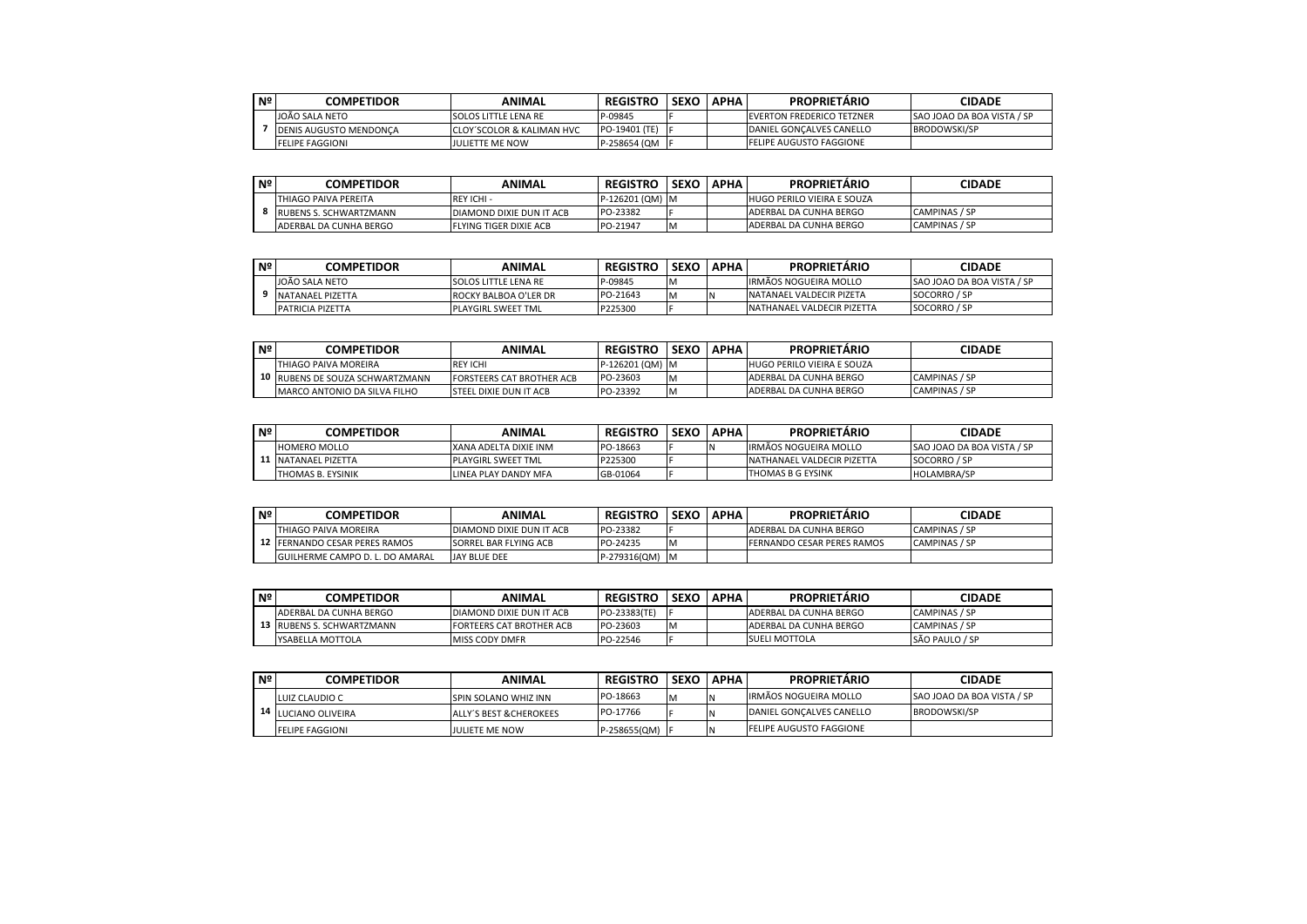|                |                                   |                                  |                 |             |             | 22º CAMPEONATO NACIONAL DE TRABALHO & CONFORMAÇÃO<br>09 a 11 DE DEZEMBRO DE 2021<br><b>HARAS RAPHAELA / TIETÊ - SP</b> |                            |               |              |            |
|----------------|-----------------------------------|----------------------------------|-----------------|-------------|-------------|------------------------------------------------------------------------------------------------------------------------|----------------------------|---------------|--------------|------------|
|                |                                   |                                  |                 |             |             | <b>TEAM PENNING - AMADOR</b>                                                                                           |                            |               |              |            |
| N <sup>o</sup> | <b>COMPETIDOR</b>                 | <b>ANIMAL</b>                    | <b>REGISTRO</b> | <b>SEXO</b> | <b>APHA</b> | <b>PROPRIETÁRIO</b>                                                                                                    | <b>CIDADE</b>              | <b>Nº BOI</b> | <b>TEMPO</b> | <b>COL</b> |
|                | ADERBAL DA CUNHA BERGO            | PEPSI DIXIE HRM                  | PO-9421         |             |             | ADERBAL DA CUNHA BERGO                                                                                                 | CAMPINAS / SP              |               |              |            |
| 1              | ROBERTO JOSÉ SOARES ROCHA         | CAT'S MASHA                      | P-270696 (QM) F |             | N           | <b>HARAS R3</b>                                                                                                        | ARARAQUARA / SP            |               |              |            |
|                | RUBENS S. SCHWARTZMANN            | DIAMOND DIXIE DUN IT ACB         | PO-25390        |             |             | ADERBAL DA CUNHA BERGO                                                                                                 | CAMPINAS / SP              |               |              |            |
|                |                                   |                                  |                 |             |             |                                                                                                                        |                            |               |              |            |
| Nº             | <b>COMPETIDOR</b>                 | <b>ANIMAL</b>                    | <b>REGISTRO</b> | <b>SEXO</b> | <b>APHA</b> | <b>PROPRIETÁRIO</b>                                                                                                    | <b>CIDADE</b>              | Nº BOI        | <b>TEMPO</b> | <b>COL</b> |
|                | LUIZ CLAUDIO CORREA CONTATO       | SPIN SOLANO WHIZ CHL             | PO-25390        | M           |             | LUIZ CLAUDIO CORREA CONTATO                                                                                            | RIO CLARO/SP               |               |              |            |
| 2              | <b>FERNANDO CESAR PERES RAMOS</b> | SORREL BAR FLYING ACB            | PO-24235        | M           |             | FERNANDO CESAR PERES RAMOS                                                                                             | CAMPINAS / SP              |               |              |            |
|                | RENAN GIROTO DA SILVA             | LAREDO SUGAR                     | P-267129        | M           |             | RENAN GIROTO DA SILVA                                                                                                  |                            |               |              |            |
|                |                                   |                                  |                 |             |             |                                                                                                                        |                            |               |              |            |
|                |                                   |                                  |                 |             |             |                                                                                                                        |                            |               |              |            |
| N <sup>o</sup> | <b>COMPETIDOR</b>                 | <b>ANIMAL</b>                    | <b>REGISTRO</b> | <b>SEXO</b> | <b>APHA</b> | <b>PROPRIETÁRIO</b>                                                                                                    | <b>CIDADE</b>              | <b>Nº BOI</b> | <b>TEMPO</b> | <b>COL</b> |
|                | RUBENS DE SOUZA SCHWARTZMANN      | <b>FORSTEERS CAT BROTHER ACB</b> | PO-23603        | M           |             | ADERBAL DA CUNHA BERGO                                                                                                 | CAMPINAS / SP              |               |              |            |
| 3              | ADERBAL CUNHA BERGO               | FLYING TIGER DIXIE ACB           | PO-21947        | M           |             | ADERBAL DA CUNHA BERGO                                                                                                 | CAMPINAS / SP              |               |              |            |
|                | FERNANDO CESAR PERES RAMOS        | SORREL BAR FLYING ACB            | PO-24235        | M           |             | FERNANDO CESAR PERES RAMOS CAMPINAS / SP                                                                               |                            |               |              |            |
|                |                                   |                                  |                 |             |             |                                                                                                                        |                            |               |              |            |
|                |                                   |                                  |                 |             |             |                                                                                                                        |                            |               |              |            |
| Nº             | <b>COMPETIDOR</b>                 | <b>ANIMAL</b>                    | <b>REGISTRO</b> | <b>SEXO</b> | <b>APHA</b> | <b>PROPRIETÁRIO</b>                                                                                                    | <b>CIDADE</b>              | Nº BOI        | <b>TEMPO</b> | <b>COL</b> |
|                | HOMERO MOLLO                      | XANA ADELTA DIXIE INM            | PO-18663        |             |             | IRMÃOS NOGUEIRA MOLLO                                                                                                  | SAO JOAO DA BOA VISTA / SP |               |              |            |
| $\overline{4}$ | NATANAEL PIZETTA                  | PLAYGIRL SWEET TML               | P225300         |             |             | <b>NATANAEL PIZETTA</b>                                                                                                | SOCORRO/SP                 |               |              |            |
|                | THOMAS B. EYSINIK                 | LINEA PLAY DANDY MFA             | GB-01064        | F.          |             | THOMAS B G EYSINK                                                                                                      | <b>HOLAMBRA/SP</b>         |               |              |            |
|                |                                   |                                  |                 |             |             |                                                                                                                        |                            |               |              |            |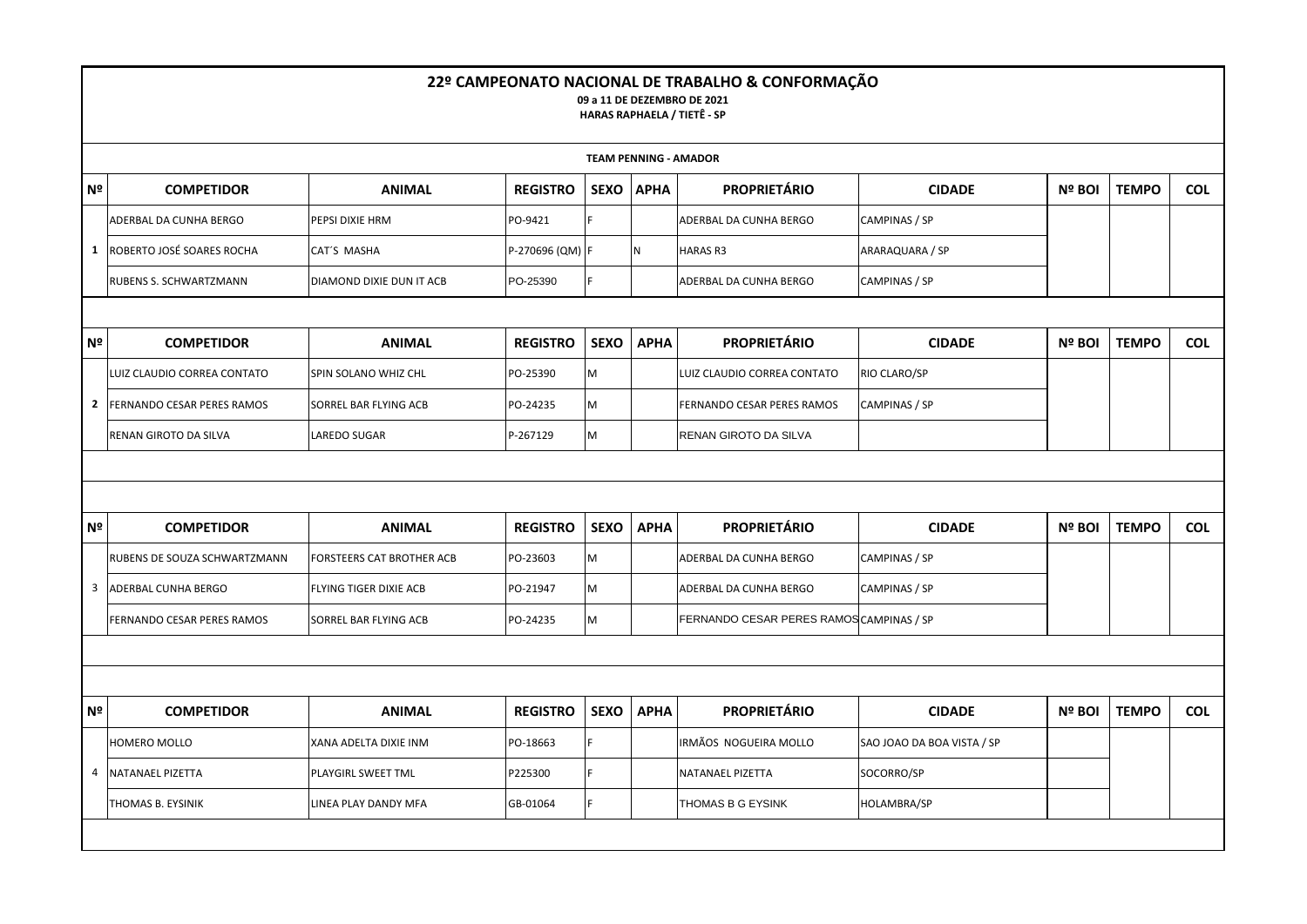| Nº             | <b>COMPETIDOR</b>            | <b>ANIMAL</b>                | <b>REGISTRO</b> | <b>SEXO</b> | <b>PROPRIETÁRIO</b>        | <b>CIDADE</b>      | Nº BOI | <b>TEMPO</b> | <b>COL</b> |
|----------------|------------------------------|------------------------------|-----------------|-------------|----------------------------|--------------------|--------|--------------|------------|
|                | <b>JESSEY MOTTOLA</b>        | <b>SPICY GIRL CODY</b>       | PO-23699        |             | <b>SUELI MOTOLLA</b>       | SÃO PAULO/SP       |        |              |            |
|                | 5 YSABELLA MOTTOLA           | MISS CODY DMFR               | PO-22546        |             | <b>SUELI MOTOLLA</b>       | SÃO PAULO/SP       |        |              |            |
|                | THOMAS B. EYSINIK            | LINEA PLAY DANDY MFA         | GB-01064        |             | THOMAS B G EYSINK          | <b>HOLAMBRA/SP</b> |        |              |            |
|                |                              |                              |                 |             |                            |                    |        |              |            |
| N <sup>o</sup> | <b>COMPETIDOR</b>            | <b>ANIMAL</b>                | <b>REGISTRO</b> | <b>SEXO</b> | <b>PROPRIETÁRIO</b>        | <b>CIDADE</b>      | Nº BOI | <b>TEMPO</b> | <b>COL</b> |
|                | RUBENS DE SOUZA SCHWARTZMANN | DIAMOND DIXIE DUN IT ACB     | PO-23382        |             | ADERBAL DA CUNHA BERGO     | CAMPINAS / SP      |        |              |            |
|                | 6 FERNANDO CESAR PERES RAMOS | <b>SORREL BAR FLYING ACB</b> | PO-24235        | ΙM          | FERNANDO CESAR PERES RAMOS | CAMPINAS / SP      |        |              |            |
|                | ROBERTO DE AZEVEDO LOBAO     | <b>CAT'S MARCK</b>           | P-181838 (QM)   |             |                            |                    |        |              |            |

| N <sup>o</sup><br><b>COMPETIDOR</b> | <b>ANIMAL</b>         | <b>REGISTRO</b> | <b>SEXO</b> | <b>PROPRIETÁRIO</b>      | <b>CIDADE</b> | Nº BOI                                                                                                                       | <b>TEMPO</b> | <b>COL</b> |
|-------------------------------------|-----------------------|-----------------|-------------|--------------------------|---------------|------------------------------------------------------------------------------------------------------------------------------|--------------|------------|
| <b>HOMERO MOLLO</b>                 | XANA DELTA DIXIE INM  | PO-18663        |             | IRMÃOS NOGUEIRA MOLLO    |               |                                                                                                                              |              |            |
| <b>PATRICIA PIZETTA</b>             | PLAYGIRL SWEET TML    | P225300         |             | <b>NATANAEL PIZETTA</b>  |               |                                                                                                                              |              |            |
| NATHANAEL PIZETA                    | ROCKY BALBOA O'LER DR | PO-21643        | М           | NATANAEL VALDECIR PIZETA |               |                                                                                                                              |              |            |
|                                     |                       |                 |             |                          |               |                                                                                                                              |              |            |
|                                     |                       |                 |             |                          |               |                                                                                                                              |              |            |
| Nº<br><b>COMPETIDOR</b>             | <b>ANIMAL</b>         | <b>REGISTRO</b> | <b>SEXO</b> | <b>PROPRIETÁRIO</b>      | <b>CIDADE</b> | Nº BOI                                                                                                                       | <b>TEMPO</b> | <b>COL</b> |
| <b>HOMERO MOLLO</b>                 | XANA ADELTA DIXIE INM | PO-18663        |             | IRMÃOS NOGUEIRA MOLLO    |               |                                                                                                                              |              |            |
| 8 NATANAEL PIZETTA                  | PLAYGIRL SWEET TML    | P-267129        |             | NATANAEL VALDECIR PIZETA |               |                                                                                                                              |              |            |
| THOMAS B. EYSINIK                   | LINEA PLAY DANDY MFA  | GB-01064        |             | THOMAS B G EYSINK        |               |                                                                                                                              |              |            |
|                                     |                       |                 |             |                          |               | SAO JOAO DA BOA VISTA / SP<br>SOCORRO/SP<br>SOCORRO / SP<br>SAO JOAO DA BOA VISTA / SP<br>SOCORRO / SP<br><b>HOLAMBRA/SP</b> |              |            |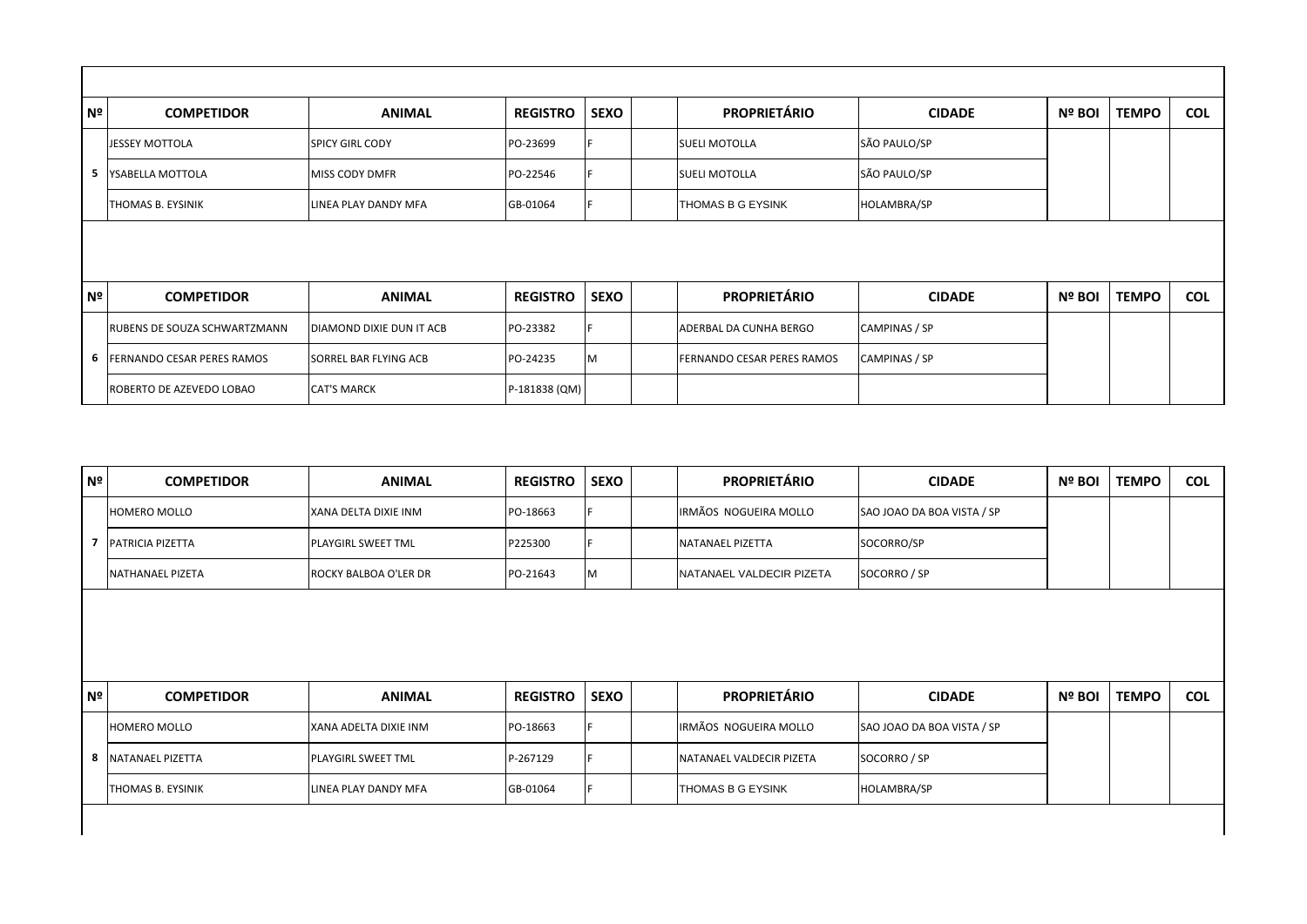| Nº | <b>COMPETIDOR</b>        | <b>ANIMAL</b>         | <b>REGISTRO</b> | <b>SEXO</b> | <b>PROPRIETÁRIO</b>              | <b>CIDADE</b> | Nº BOI | <b>TEMPO</b> | <b>COL</b> |
|----|--------------------------|-----------------------|-----------------|-------------|----------------------------------|---------------|--------|--------------|------------|
|    | NATANAEL PIZETTA         | ROCKY BALBOA O'LER DR | PO-21643        | M           | <b>INATANAEL VALDECIR PIZETA</b> | SOCORRO / SP  |        |              |            |
|    | 9 LUIZ CLAUDIO C CONTATO | SPIN SOLANO WHIZ CHL  | PO-25389        | M           | LUIZ CLAUDIO CORREA CONTATO      | RIO CLARO/SP  |        |              |            |
|    | <b>PATRICIA PIZETTA</b>  | PLAYGIRL SWEET TML    | P225300         |             | NATANAEL PIZETTA                 | SOCORRO/SP    |        |              |            |

| Nº | <b>COMPETIDOR</b>                  | <b>ANIMAL</b>                 | <b>REGISTRO</b> | <b>SEXO</b> | <b>PROPRIETÁRIO</b>    | <b>CIDADE</b> | Nº BOI | <b>TEMPO</b> | <b>COL</b> |
|----|------------------------------------|-------------------------------|-----------------|-------------|------------------------|---------------|--------|--------------|------------|
|    | <b>ADERBAL DA SILVA BERGO</b>      | <b>STEEL DIXIE DUN IT ACB</b> | PO-23392        | <b>M</b>    | ADERBAL DA CUNHA BERGO | CAMPINAS / SP |        |              |            |
|    | 10 GUILHERME CAMPO D. L. DO AMARAL | JAY BLUE DEE                  | P-279316(QM)    |             |                        |               |        |              |            |
|    | RUBENS DE SOUZA SCHWARTZMANN       | <b>FLYING TIGER DIXIE ACB</b> | PO-21947        | <b>M</b>    | ADERBAL DA CUNHA BERGO | CAMPINAS / SP |        |              |            |

| l Nº | <b>COMPETIDOR</b>   | <b>ANIMAL</b>         | <b>REGISTRO</b> | <b>SEXO</b> | <b>PROPRIETÁRIO</b>      | <b>CIDADE</b> | Nº BOI | <b>TEMPO</b> | <b>COL</b> |
|------|---------------------|-----------------------|-----------------|-------------|--------------------------|---------------|--------|--------------|------------|
|      | NATHANAEL PIZETTA   | ROCKY BALBOA O'LER DR | PO-21643        | <b>M</b>    | NATANAEL VALDECIR PIZETA | SOCORRO / SP  |        |              |            |
|      | 11 YSABELLA MOTTOLA | MISS CODY DMFR        | PO-22546        |             | <b>SUELI MOTOLLA</b>     | SÃO PAULO/SP  |        |              |            |
|      | THOMAS B. EYSINIK   | LINEA PLAY DANDY MFA  | GB-01064        |             | <b>THOMAS B G EYSINK</b> | HOLAMBRA/SP   |        |              |            |

| l Nº | <b>COMPETIDOR</b>                   | <b>ANIMAL</b>                    | <b>REGISTRO</b> | <b>SEXO</b>  | <b>PROPRIETÁRIO</b>          | <b>CIDADE</b> | Nº BOI | l TEMPO | <b>COL</b> |
|------|-------------------------------------|----------------------------------|-----------------|--------------|------------------------------|---------------|--------|---------|------------|
|      | <b>RENAN GIROTO DA SILVA</b>        | LAREDO SUGAR                     | P-267129        | $\mathbf{A}$ | <b>RENAN GIROTO DA SILVA</b> |               |        |         |            |
|      | 12 ADERBAL DA SILVA BERGO           | <b>STEEL DIXIE DUN IT ACB</b>    | PO-23392        |              | ADERBAL DA CUNHA BERGO       | CAMPINAS / SP |        |         |            |
|      | <b>RUBENS DE SOUZA SCHWARTZMANN</b> | <b>FORSTEERS CAT BROTHER ACB</b> | PO-23603        | M            | ADERBAL DA CUNHA BERGO       | CAMPINAS / SP |        |         |            |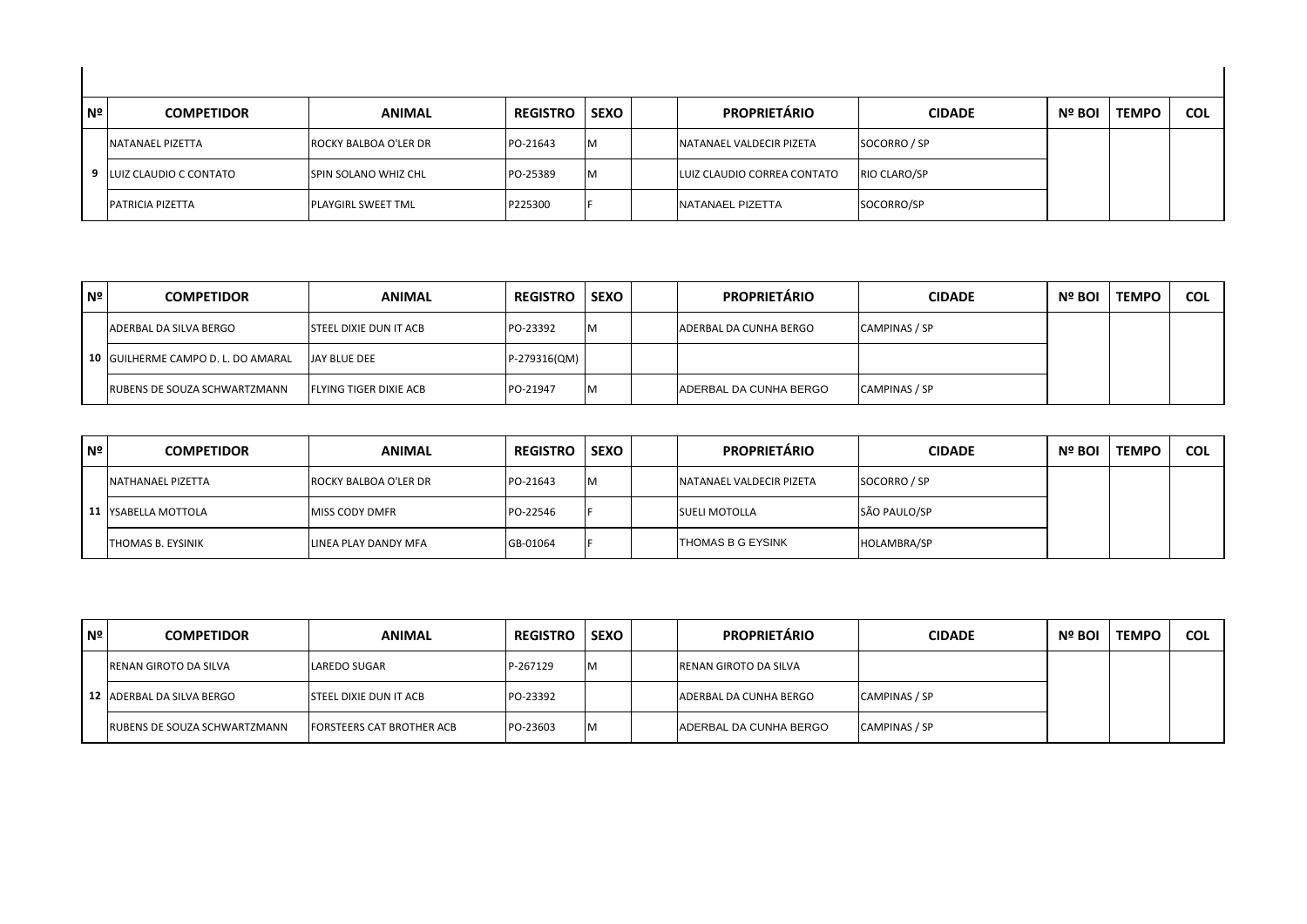| N <sup>o</sup> | <b>COMPETIDOR</b>          | <b>ANIMAL</b>             | <b>REGISTRO</b> | <b>SEXO</b> | <b>PROPRIETÁRIO</b>             | <b>CIDADE</b>      | Nº BOI | <b>TEMPO</b> | <b>COL</b> |
|----------------|----------------------------|---------------------------|-----------------|-------------|---------------------------------|--------------------|--------|--------------|------------|
|                | <b>NATANAEL PIZETTA</b>    | ROCKY BALBOA O'LER DR     | PO-21643        | M           | <b>NATANAEL VALDECIR PIZETA</b> | SOCORRO / SP       |        |              |            |
|                | <b>13 PATRICIA PIZETTA</b> | <b>PLAYGIRL SWEET TML</b> | P225300         |             | NATANAEL PIZETTA                | SOCORRO/SP         |        |              |            |
|                | <b>THOMAS B. EYSINIK</b>   | LINEA PLAY DANDY MFA      | GB-01064        |             | <b>THOMAS B G EYSINK</b>        | <b>HOLAMBRA/SP</b> |        |              |            |

| Nº | <b>COMPETIDOR</b>             | <b>ANIMAL</b>                 | <b>REGISTRO</b> | <b>SEXO</b> | <b>PROPRIETÁRIO</b>    | <b>CIDADE</b>              | Nº BOI | <b>TEMPO</b> | <b>COL</b> |
|----|-------------------------------|-------------------------------|-----------------|-------------|------------------------|----------------------------|--------|--------------|------------|
|    | <b>HOMERO MOLLO</b>           | XANA ADELTA DIXIE INM         | PO-18663        |             | IRMÃOS NOGUEIRA MOLLO  | SAO JOAO DA BOA VISTA / SP |        |              |            |
|    | 14 NATANAEL PIZETTA           | <b>PLAYGIRL SWEET TML</b>     | P225300         |             | NATANAEL PIZETTA       | SOCORRO/SP                 |        |              |            |
|    | <b>ADERBAL DA CUNHA BERGO</b> | <b>STEEL DIXIE DUN IT ACB</b> | PO-23392        |             | ADERBAL DA CUNHA BERGO | <b>CAMPINAS/SP</b>         |        |              |            |

| Nº | <b>COMPETIDOR</b>         | <b>ANIMAL</b>               | <b>REGISTRO</b> | <b>SEXO</b> | <b>PROPRIETÁRIO</b>             | <b>CIDADE</b>              | Nº BOI | <b>TEMPO</b> | <b>COL</b> |
|----|---------------------------|-----------------------------|-----------------|-------------|---------------------------------|----------------------------|--------|--------------|------------|
|    | NATANAEL PIZETTA          | ROCKY BALBOA O'LER DR       | PO-21643        | IM.         | <b>NATANAEL VALDECIR PIZETA</b> | SOCORRO / SP               |        |              |            |
|    | 15 LUIZ CLAUDIO C CONTATO | <b>SPIN SOLANO WHIZ CHL</b> | PO-25389        | M           | LUIZ CLAUDIO CORREA CONTATO     | RIO CLARO/SP               |        |              |            |
|    | <b>HOMERO MOLLO</b>       | XANA ADELTA DIXIE INM       | PO-18663        |             | IRMÃOS NOGUEIRA MOLLO           | SAO JOAO DA BOA VISTA / SP |        |              |            |

| Nº | <b>COMPETIDOR</b>          | <b>ANIMAL</b>          | <b>REGISTRO</b> | <b>SEXO</b> | <b>PROPRIETÁRIO</b>              | <b>CIDADE</b> | Nº BOI | <b>TEMPO</b> | <b>COL</b> |
|----|----------------------------|------------------------|-----------------|-------------|----------------------------------|---------------|--------|--------------|------------|
|    | <b>JESSY MOTTOLA</b>       | <b>SPICY GIRL CODY</b> | PO-23699        |             | <b>SUELI MOTOLLA</b>             | SÃO PAULO/SP  |        |              |            |
|    | <b>16 ISABELLA MOTOLLA</b> | <b>MISS CODY DMFR</b>  | PO-22546        |             | <b>SUELI MOTOLLA</b>             | SÃO PAULO/SP  |        |              |            |
|    | <b>NATANAEL PIZETTA</b>    | ROCKY BALBOA O'LER DR  | PO-21643        | <b>IM</b>   | <b>INATANAEL VALDECIR PIZETA</b> | SOCORRO / SP  |        |              |            |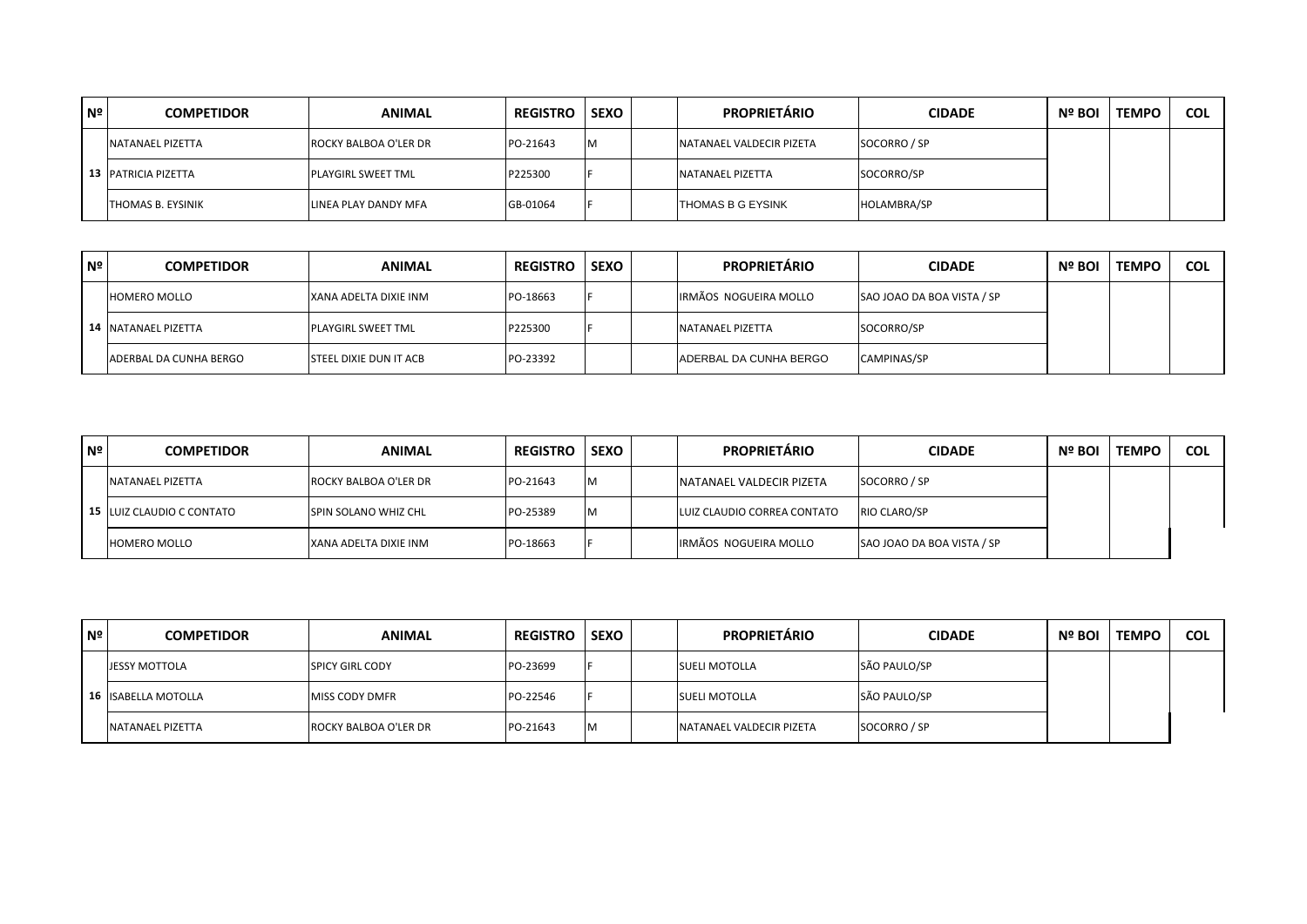## **22º CAMPEONATO NACIONAL DE TRABALHO & CONFORMAÇÃO**

**09 a 11 DE DEZEMBRO DE 2021 HARAS RAPHAELA / TIETÊ - SP**

|    | <b>TEAM PENNING -FEMININO</b> |                           |                 |                  |  |                      |               |        |              |            |  |  |  |
|----|-------------------------------|---------------------------|-----------------|------------------|--|----------------------|---------------|--------|--------------|------------|--|--|--|
|    |                               |                           |                 |                  |  |                      |               |        |              |            |  |  |  |
| Nº | <b>COMPETIDOR</b>             | <b>ANIMAL</b>             | <b>REGISTRO</b> | <b>SEXO APHA</b> |  | <b>PROPRIETÁRIO</b>  | <b>CIDADE</b> | Nº BOI | <b>TEMPO</b> | <b>COL</b> |  |  |  |
|    | <b>PATRICIA PIZETTA</b>       | <b>PLAYGIRL SWEET TML</b> | P225300         |                  |  | NATANAEL PIZETTA     | SOCORRO/SP    |        |              |            |  |  |  |
|    | <b>JESSEY MOTTOLA</b>         | <b>SPICY GIRL CODY</b>    | PO-23699        |                  |  | <b>SUELI MOTOLLA</b> | SÃO PAULO/SP  |        |              |            |  |  |  |
|    | YSABELLA MOTTOLA              | <b>MISS CODY DMFR</b>     | PO-22546        |                  |  | <b>SUELI MOTOLLA</b> | SÃO PAULO/SP  |        |              |            |  |  |  |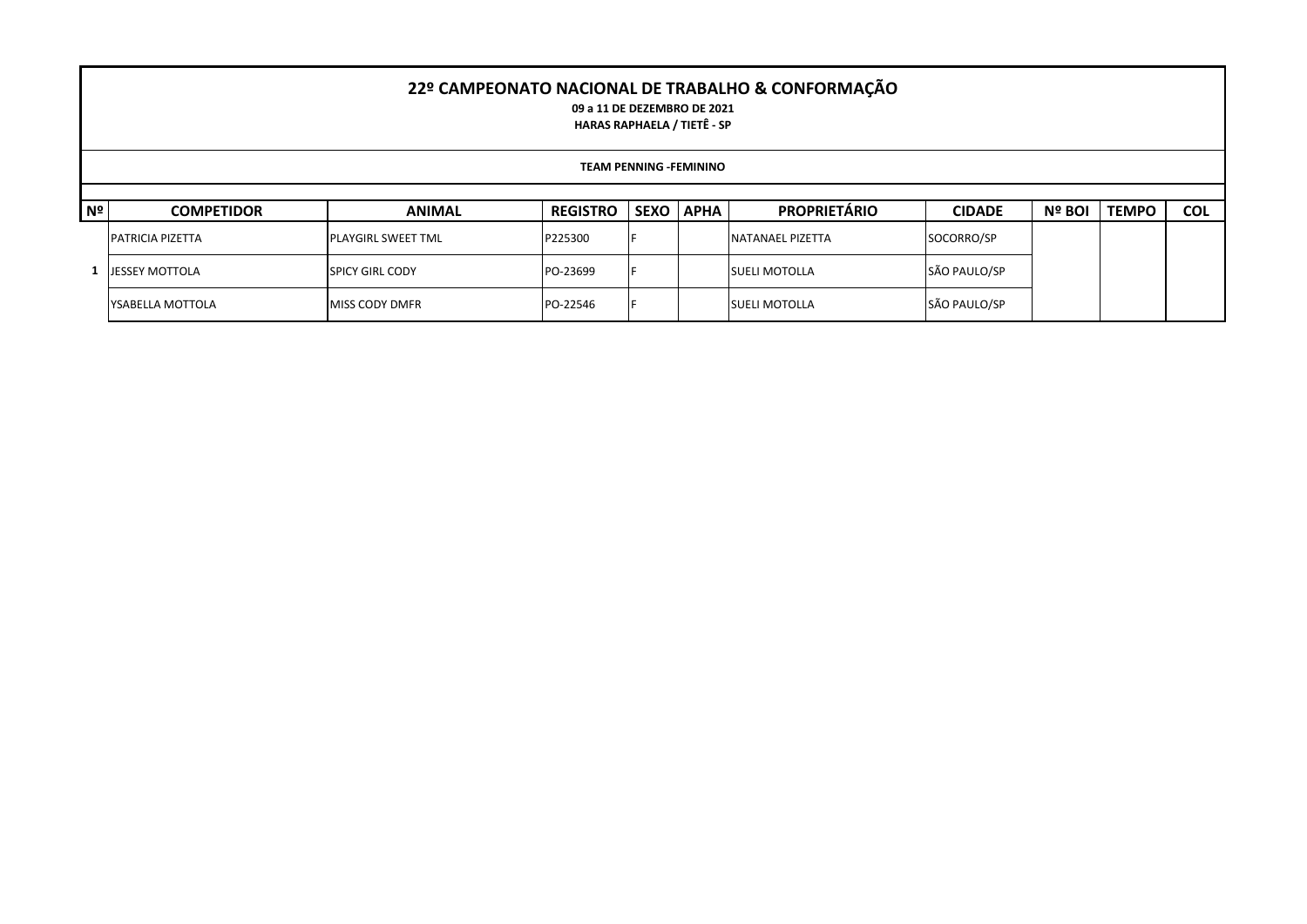|                |                                 |                          | 09 a 11 DE DEZEMBRO DE 2021<br>HARAS RAPHAELA / TIETÊ - SP |                             |             | 22º CAMPEONATO NACIONAL DE TRABALHO & CONFORMAÇÃO |                               |               |              |            |
|----------------|---------------------------------|--------------------------|------------------------------------------------------------|-----------------------------|-------------|---------------------------------------------------|-------------------------------|---------------|--------------|------------|
|                |                                 |                          |                                                            | <b>TEAM PENNING -MASTER</b> |             |                                                   |                               |               |              |            |
| Nº             | <b>COMPETIDOR</b>               | <b>ANIMAL</b>            | <b>REGISTRO</b>                                            | <b>SEXO</b>                 | <b>APHA</b> | <b>PROPRIETÁRIO</b>                               | <b>CIDADE</b>                 | Nº BOI        | <b>TEMPO</b> | <b>COL</b> |
|                | ADERBAL DA CUNHA BERGO          | DIAMOND DIXIE DUN IT ACB | PO-23382                                                   | M                           |             | ADERBAL DA CUNHA BERGO                            | CAMPINAS / SP                 |               |              |            |
| 1              | ROBERTO JOSÉ SOARES ROCHA       | CAT'S MASHA              | P-270696 (QM)                                              |                             |             | <b>HARAS R3</b>                                   | ARARAQUARA / SP               |               |              |            |
|                | LUIZ CLAUDIO CONTATO            | SPIN SOLANO WHIZ CHL     | PO-25389                                                   | M                           |             | LUIZ CLAUDIO CORREA CONTATO                       | RIO CLARO/SP                  |               |              |            |
|                |                                 |                          |                                                            |                             |             |                                                   |                               |               |              |            |
| N <sup>2</sup> | <b>COMPETIDOR</b>               | <b>ANIMAL</b>            | <b>REGISTRO</b>                                            | <b>SEXO</b>                 | <b>APHA</b> | <b>PROPRIETÁRIO</b>                               | <b>CIDADE</b>                 | Nº BOI        | <b>TEMPO</b> | <b>COL</b> |
|                | HOMERO MOLLO                    | XANA ADELTA DIXIE INM    | PO-18663                                                   | lF.                         |             | IRMÃOS NOGUEIRA MOLLO                             | SAO JOAO DA BOA<br>VISTA / SP |               |              |            |
| 2              | PATRICIA PIZETTA                | PLAYGIRL SWEET TML       | P-267129                                                   | F                           |             |                                                   |                               |               |              |            |
|                | <b>NATANAEL PIZETTA</b>         | ROCKY BALBOA O'LER DR    | PO-21643                                                   | M                           |             | NATANAEL VALDECIR PIZETA                          | SOCORRO / SP                  |               |              |            |
| Nº             | <b>COMPETIDOR</b>               | <b>ANIMAL</b>            | <b>REGISTRO</b>                                            | <b>SEXO</b>                 | <b>APHA</b> | <b>PROPRIETÁRIO</b>                               | <b>CIDADE</b>                 | <b>Nº BOI</b> | <b>TEMPO</b> | <b>COL</b> |
|                | ADERBAL DA CUNHA BERGO          | DIAMOND DIXIE DUN IT ACB | PO-25390                                                   | M                           |             | ADERBAL DA CUNHA BERGO                            | CAMPINAS / SP                 |               |              |            |
| 3              | FERNANDO CESAR PERES RAMOS      | SORREL BAR FLYING ACB    | PO-24235                                                   | M                           |             | FERNANDO CESAR PERES RAMOS                        | CAMPINAS / SP                 |               |              |            |
|                | GUILHERME CAMPO D. L. DO AMARAL | JAY BLUE DEE             | P-279316(QM)                                               |                             |             |                                                   |                               |               |              |            |
|                |                                 |                          |                                                            |                             |             |                                                   |                               |               |              |            |
| N <sup>2</sup> | <b>COMPETIDOR</b>               | <b>ANIMAL</b>            | <b>REGISTRO</b>                                            | <b>SEXO</b>                 | <b>APHA</b> | <b>PROPRIETÁRIO</b>                               | <b>CIDADE</b>                 | Nº BOI        | <b>TEMPO</b> | <b>COL</b> |
|                | HOMERO MOLLO                    | XANA ADELTA DIXIE INM    | PO-18663                                                   |                             |             | IRMÃOS NOGUEIRA MOLLO                             | SAO JOAO DA BOA<br>VISTA / SP |               |              |            |
| 4              | NATANAEL PIZETTA                | PLAYGIRL SWEET TML       | P-267129                                                   | F                           |             |                                                   |                               |               |              |            |
|                | THOMAS B. EYSINIK               | LINEA PLAY DANDY MFA     | GB-01064                                                   | F                           |             | THOMAS B G EYSINK                                 | HOLAMBRA/SP                   |               |              |            |
|                |                                 |                          |                                                            |                             |             |                                                   |                               |               |              |            |
|                |                                 |                          |                                                            |                             |             |                                                   |                               |               |              |            |
| Nº             | <b>COMPETIDOR</b>               | <b>ANIMAL</b>            | <b>REGISTRO</b>                                            | <b>SEXO</b>                 | <b>APHA</b> | <b>PROPRIETÁRIO</b>                               | <b>CIDADE</b>                 | Nº BOI        | <b>TEMPO</b> | <b>COL</b> |
|                | NATHANAEL PIZETTA               | ROCKY BALBOA O'LER DR    | PO-21643                                                   | M                           |             | NATANAEL VALDECIR PIZETA                          | SOCORRO / SP                  |               |              |            |

THOMAS B. EYSINIK LINEA PLAY DANDY MFA GB-01064 F THOMAS B G EYSINK HOLAMBRA/SP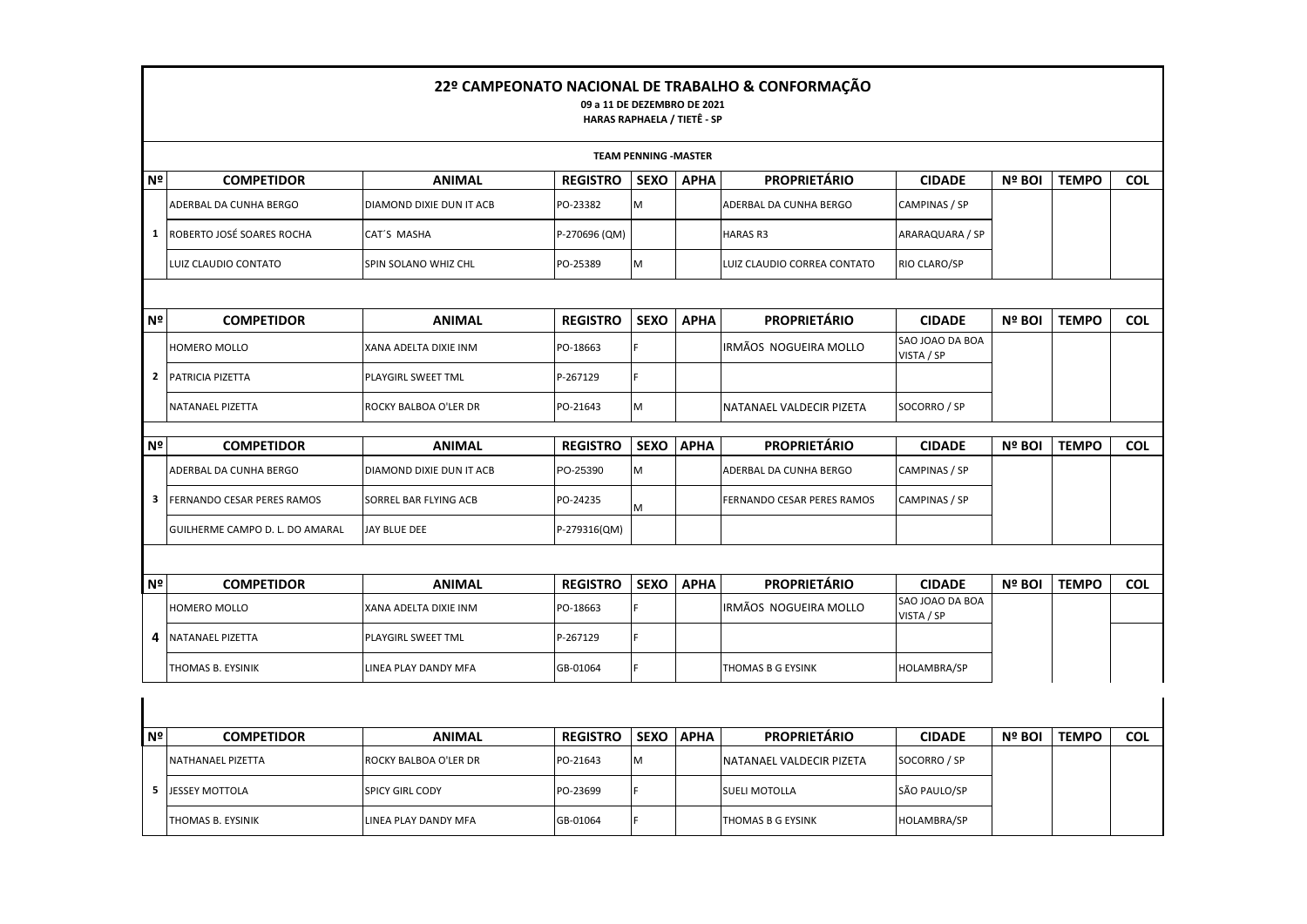| N <sup>o</sup> | <b>COMPETIDOR</b>          | <b>ANIMAL</b>                | <b>REGISTRO</b> | SEXO I | <b>APHA</b> | <b>PROPRIETARIO</b>    | <b>CIDADE</b>            | Nº BOI | <b>TEMPC</b> | <b>COL</b> |
|----------------|----------------------------|------------------------------|-----------------|--------|-------------|------------------------|--------------------------|--------|--------------|------------|
|                | <b>HOMERO MOLLO</b>        | IXANA ADELTA DIXIE INM       | PO-18663        |        |             | IRMÃOS NOGUEIRA MOLLO  | <b>SAO JOAO DA BOA V</b> |        |              |            |
|                | <b>S</b> INATANAEL PIZETTA | <b>IPLAYGIRL SWEET TML</b>   | P-267129        |        |             |                        |                          |        |              |            |
|                | ADERBAL DA CUNHA BERGO     | <b>IDIAMOND DIXIE DUN IT</b> | PO-23383        |        |             | ADERBAL DA CUNHA BERGO | CAMPINAS / SP            |        |              |            |

| l Nº | <b>COMPETIDOR</b>      | <b>ANIMAL</b>                  | <b>REGISTRO</b> | <b>SEXO</b> | <b>APHA</b> | <b>PROPRIETÁRIO</b>           | <b>CIDADE</b>   | Nº BOI | <b>TEMPO</b> | <b>COL</b> |
|------|------------------------|--------------------------------|-----------------|-------------|-------------|-------------------------------|-----------------|--------|--------------|------------|
|      | <b>HOMERO MOLLO</b>    | XANA DELTA DIXIE INM           |                 |             |             | IRMÃOS NOGUEIRA MOLLO         | SAO JOAO DA BOA |        |              |            |
|      |                        |                                |                 |             |             |                               | VISTA / SP      |        |              |            |
|      | NATANAEL PIZETTA       | <b>PLAYGIRL SWEET TML</b>      | P-267129        |             |             |                               |                 |        |              |            |
|      | ADERBAL DA CUNHA BERGO | <b>ISTEEL DIXIE DUN IT ACB</b> | PO-23383        |             |             | <b>ADERBAL DA CUNHA BERGO</b> | CAMPINAS / SP   |        |              |            |

| l Nº∣ | <b>COMPETIDOR</b>        | <b>ANIMAL</b>          | <b>REGISTRO</b> |     | <b>SEXO APHA</b> | <b>PROPRIETÁRIO</b>  | <b>CIDADE</b> | Nº BOI | <b>TEMPC</b> | <b>COL</b> |
|-------|--------------------------|------------------------|-----------------|-----|------------------|----------------------|---------------|--------|--------------|------------|
|       | <b>NATHANAEL PIZETTA</b> | PLAYGIRL SWEET TML     | P225300         |     |                  | NATANAEL PIZETTA     | SOCORRO/SP    |        |              |            |
|       | <b>JESSEY MOTTOLA</b>    | <b>SPICY GIRL CODY</b> | PO-23699        |     |                  | <b>SUELI MOTOLLA</b> | SÃO PAULO/SP  |        |              |            |
|       | <b>THOMAS B. EYSINIK</b> | LINEA PLAY DANDY MFA   | GB-01064        | l E |                  | THOMAS B G EYSINK    | HOLAMBRA/SP   |        |              |            |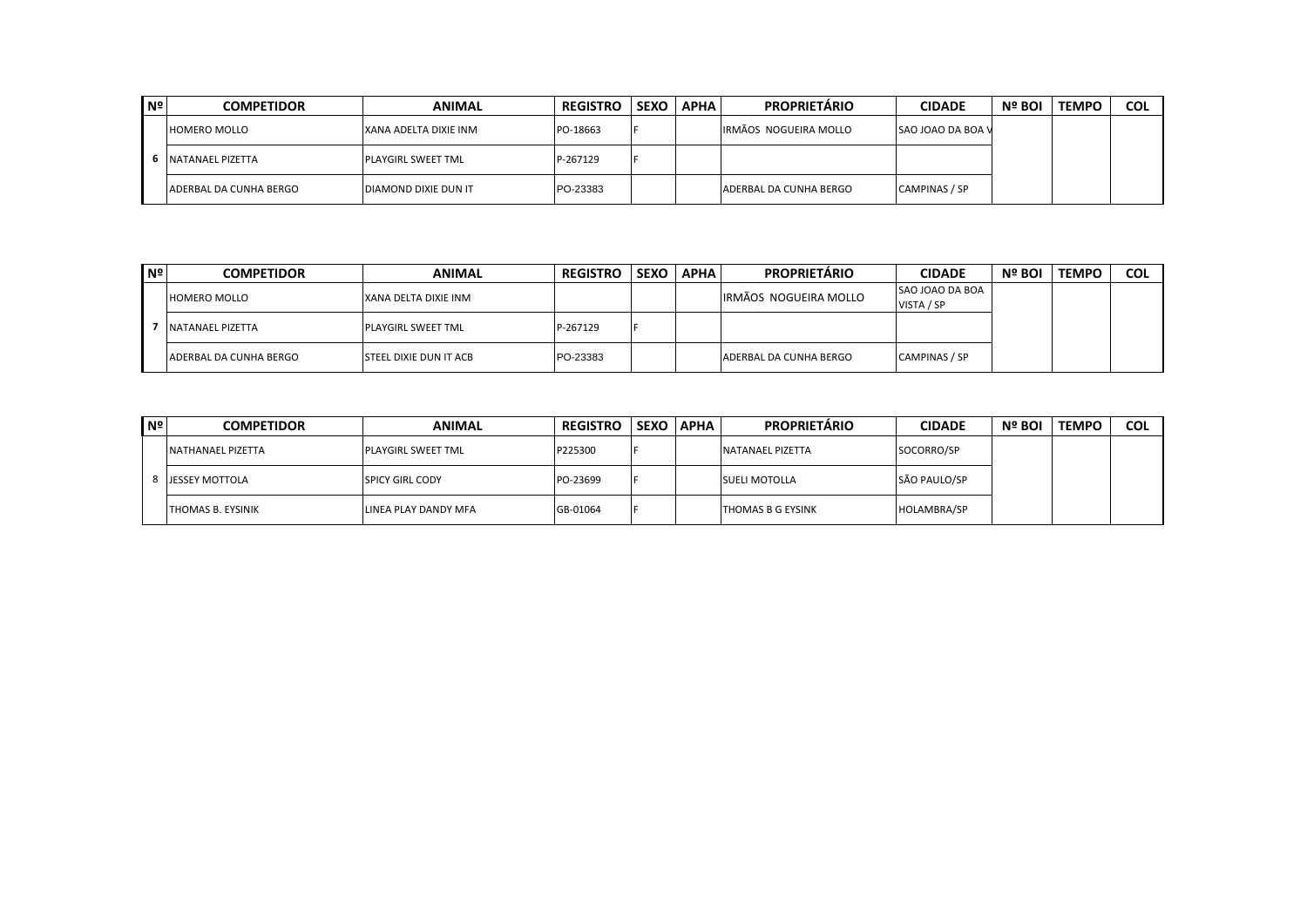

## 22º CAMPEONATO NACIONAL DE CONFORMAÇÃO & TRABALHO 09 A 11 DE DEZEMBRO DE 2021 **HARAS RAPHAELA - TIÊTE / SP**



|     | <b>WORKING PENNING - ABERTA</b>    |                                       |                 |             |             |                                   |                            |              |              |            |  |  |  |  |
|-----|------------------------------------|---------------------------------------|-----------------|-------------|-------------|-----------------------------------|----------------------------|--------------|--------------|------------|--|--|--|--|
| ORD | <b>ANIMAL</b><br><b>COMPETIDOR</b> |                                       | <b>REGISTRO</b> | <b>SEXO</b> | <b>APHA</b> | <b>PROPRIETÁRIO</b>               | <b>CIDADE</b>              | <b>NºBOI</b> | <b>TEMPO</b> | <b>COL</b> |  |  |  |  |
|     | RUBENS DE SOUZA SCHWARTZMANN       | <b>FORSTEERS CAT BROTHER ACB</b>      | PO-23603        | м           | N           | <b>ADERBAL CUNHA BERGO</b>        | <b>CAMPINAS / SP</b>       |              |              |            |  |  |  |  |
|     | RUBENS DE SOUZA SCHWARTZMANN       | DIAMOND DIXIE DUN IT ACB              | PO-23383        |             | N           | <b>ADERBAL CUNHA BERGO</b>        | <b>CAMPINAS / SP</b>       |              |              |            |  |  |  |  |
|     | <b>HOMERO MOLLO</b>                | XANA ADELTA DIXIE INM                 | PO-18663        |             | N           | <b>HOMERO MOLLO</b>               | SAO JOAO DA BOA VISTA / SP |              |              |            |  |  |  |  |
|     | <b>ADERBAL CUNHA BERGO</b>         | <b>PEPSIE DIXIE HRM</b>               | PO-9421         |             | N           | <b>ADERBAL CUNHA BERGO</b>        | <b>CAMPINAS / SP</b>       |              |              |            |  |  |  |  |
|     | <b>ADERBAL CUNHA BERGO</b>         | <b>FLYING TIGER DIXIE ACB</b>         | PO-21947        | м           | N           | <b>ADERBAL CUNHA BERGO</b>        | <b>CAMPINAS / SP</b>       |              |              |            |  |  |  |  |
| 6   | <b>DENIS AUGUSTO MENDONCA</b>      | <b>CLOY'S COLOR &amp; KALIMAN HVC</b> | PO-24089        |             | N           | <b>DANIEL GONCALVES CANELLO</b>   | <b>SALES OLIVEIRA / SP</b> |              |              |            |  |  |  |  |
|     | <b>FERNANDO CESAR PERES RAMOS</b>  | SORREL BAR FLYING ACB                 | PO-24235        | м           | N           | <b>FERNANDO CESAR PERES RAMOS</b> | <b>CAMPINAS / SP</b>       |              |              |            |  |  |  |  |

|            | 22º CAMPEONATO NACIONAL DE CONFORMAÇÃO & TRABALHO<br>S<br>09 A 11 DE DEZEMBRO DE 2021<br><b>HARAS RAPHAELA - TIÊTE / SP</b> |                                       |                 |             |             |                                   |                            |              |              |            |  |  |  |  |
|------------|-----------------------------------------------------------------------------------------------------------------------------|---------------------------------------|-----------------|-------------|-------------|-----------------------------------|----------------------------|--------------|--------------|------------|--|--|--|--|
|            | <b>WORKING PENNING - ABERTA</b>                                                                                             |                                       |                 |             |             |                                   |                            |              |              |            |  |  |  |  |
| <b>ORD</b> | <b>COMPETIDOR</b>                                                                                                           | <b>ANIMAL</b>                         | <b>REGISTRO</b> | <b>SEXO</b> | <b>APHA</b> | <b>PROPRIETÁRIO</b>               | <b>CIDADE</b>              | <b>NºBOI</b> | <b>TEMPO</b> | <b>COL</b> |  |  |  |  |
|            | <b>HOMERO MOLLO</b>                                                                                                         | XANA ADELTA DIXIE INM                 | PO-18663        |             | N           | <b>HOMERO MOLLO</b>               | SAO JOAO DA BOA VISTA / SP |              |              |            |  |  |  |  |
|            | <b>ADERBAL CUNHA BERGO</b>                                                                                                  | PEPSIE DIXIE HRM                      | PO-9421         |             | N           | <b>ADERBAL CUNHA BERGO</b>        | <b>CAMPINAS / SP</b>       |              |              |            |  |  |  |  |
|            | RUBENS DE SOUZA SCHWARTZMANN                                                                                                | <b>FORSTEERS CAT BROTHER ACB</b>      | PO-23603        | м           | N           | <b>ADERBAL CUNHA BERGO</b>        | <b>CAMPINAS / SP</b>       |              |              |            |  |  |  |  |
|            | <b>FERNANDO CESAR PERES RAMOS</b>                                                                                           | <b>SORREL BAR FLYING ACB</b>          | PO-24235        | м           | N           | <b>FERNANDO CESAR PERES RAMOS</b> | <b>CAMPINAS / SP</b>       |              |              |            |  |  |  |  |
| 5          | <b>ADERBAL CUNHA BERGO</b>                                                                                                  | <b>FLYING TIGER DIXIE ACB</b>         | PO-21947        | м           | N           | <b>ADERBAL CUNHA BERGO</b>        | <b>CAMPINAS / SP</b>       |              |              |            |  |  |  |  |
|            | RUBENS DE SOUZA SCHWARTZMANN                                                                                                | <b>DIAMOND DIXIE DUN IT ACB</b>       | PO-23383        |             | N           | <b>ADERBAL CUNHA BERGO</b>        | <b>CAMPINAS / SP</b>       |              |              |            |  |  |  |  |
|            | <b>DENIS AUGUSTO MENDONCA</b>                                                                                               | <b>CLOY'S COLOR &amp; KALIMAN HVC</b> | PO-24089        |             | N           | <b>DANIEL GONCALVES CANELLO</b>   | <b>SALES OLIVEIRA / SP</b> |              |              |            |  |  |  |  |